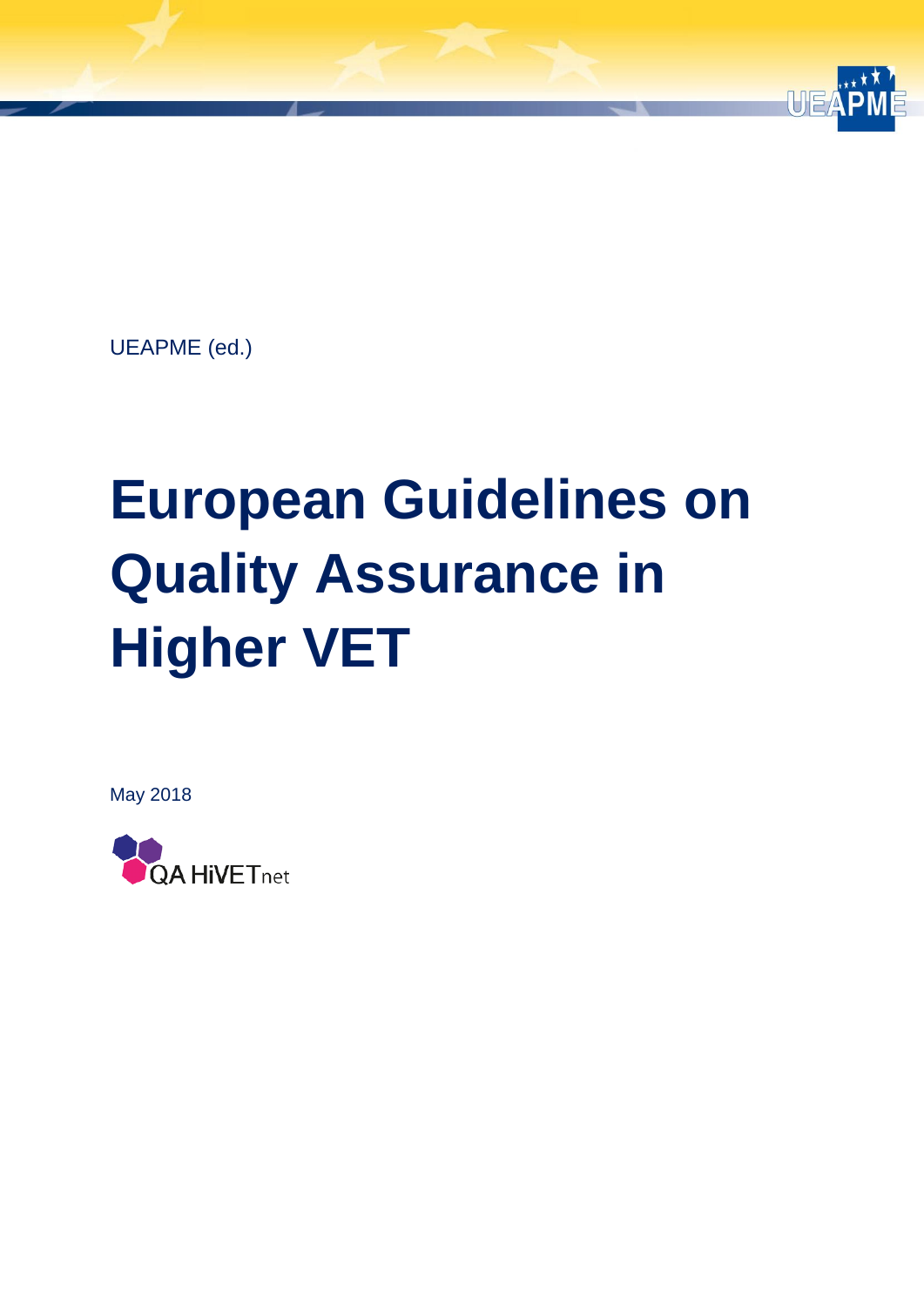

#### **Legal notice**

© Partnership of the 'QA HiVETnet' project May 2018

#### **Editor:**

UEAPME – European Association of Craft, Small and Medium-Sized Enterprises Rue Jacques de Lalaing 4 1040 Brussels Belgium

#### **Team of authors:**

Laëtitia Beckers, Benoît Beenkens, Centre IFAPME Liège-Huy-Waremme ASBL Rue du Château Massart 70 BE-4000 Liège

Liliane Volozinskis, UEAPME – European Association of Craft, Small and Medium-Sized Enterprises Rue Jacques de Lalaing 4 BE-1040 Brussels

Dr. Christian Sperle, Zentralverband des Deutschen Handwerks (ZDH) Mohrenstr. 20/21 DE-10117 Berlin

Sabine WEGER, Assemblée Permanente des chambres de métiers et de l'artisanat (APCMA) 12 avenue Marceau FR-75008 Paris

Vassilis Siomadis, Small Enterprises Institute of the Hellenic Confederation of Professionals Craftsmen and Merchants (IME GSEVEE) Aristotelous 46 Str. GR-10433, Athens

Sabine Tritscher-Archan, Institut für Bildungsforschung der Wirtschaft (ibw) Rainergasse 38 AT-1050 Vienna

In the compilation of the Guidelines, the team of authors was supported by Karin Luomi-Messerer (3s, Austria).



Co-funded by the Erasmus+ Programme of the European Union

This publication has been prepared with the financial support of the European Union (Erasmus+ project 'QA HiVETnet', 2014-1-AT-01-KA202-000951). Responsibility for the information and views expressed in this publication lies entirely with the authors; the European Union may not be held responsible for the use which may be made of the information contained therein.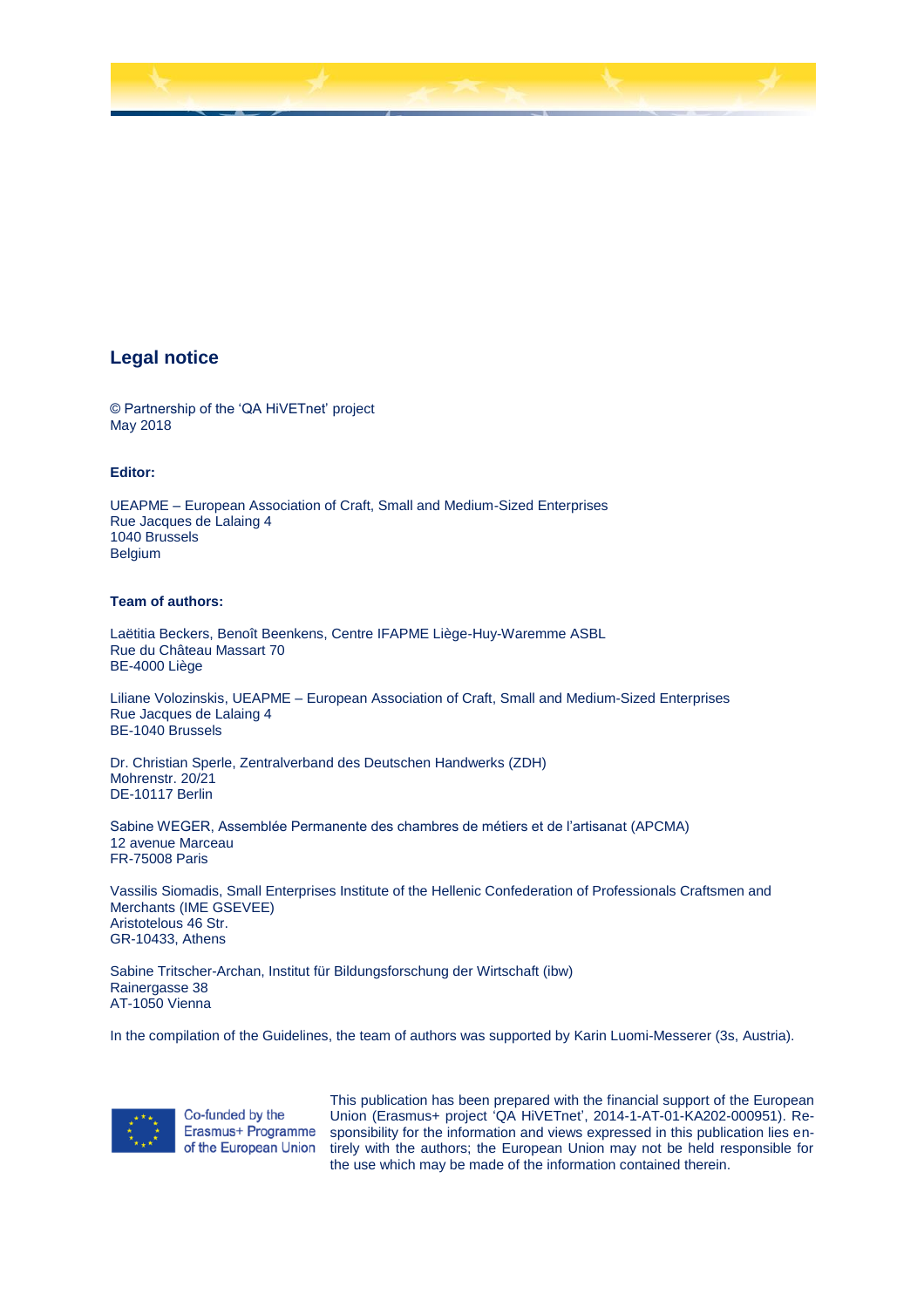

## **Contents**

| 4. European Network on Quality Assurance in Higher VET24 |  |
|----------------------------------------------------------|--|
|                                                          |  |
|                                                          |  |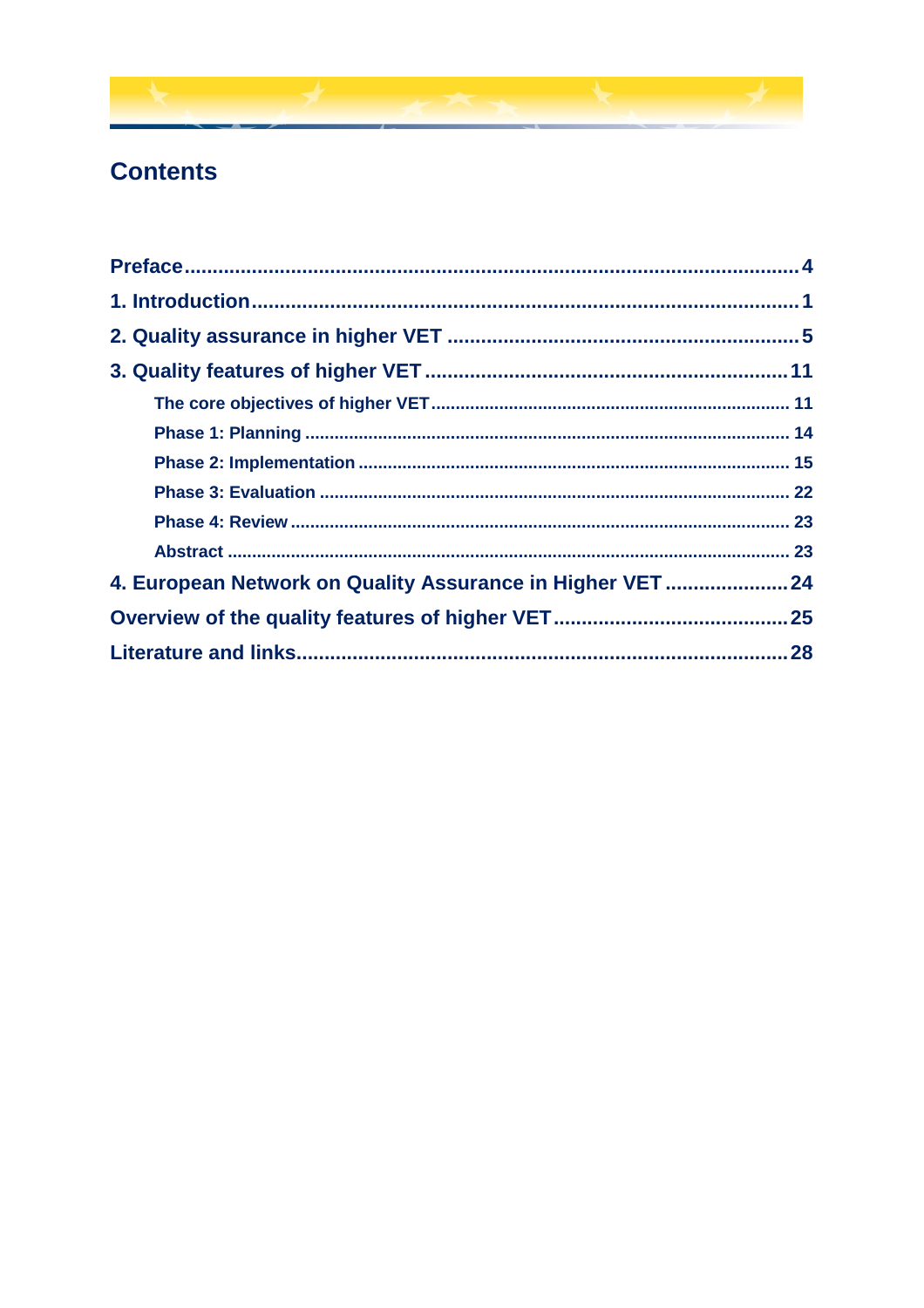<span id="page-3-0"></span>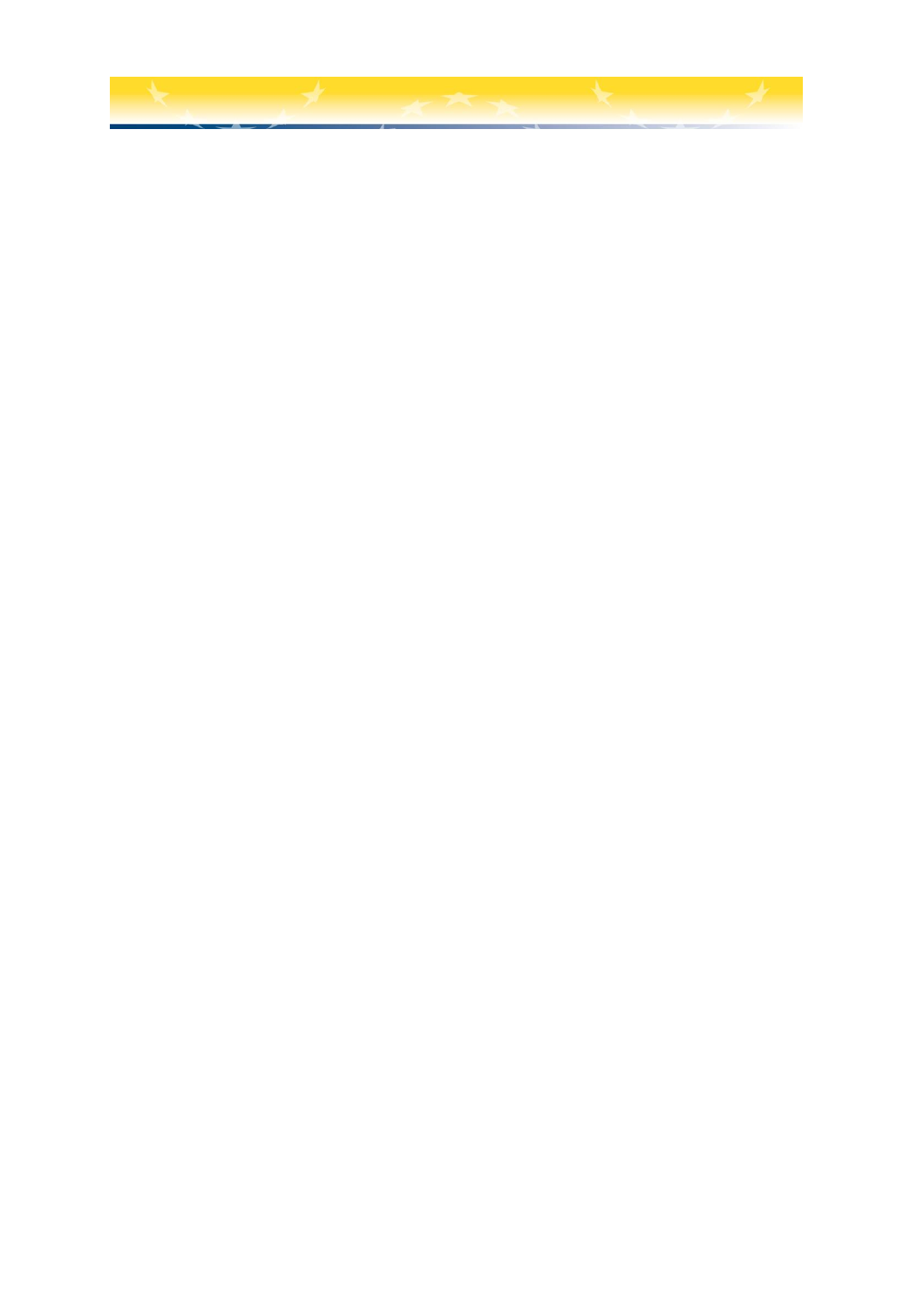## **Preface**

An increasing number of people today acquire **qualifications in the field of higher education**. This is a truly positive development since, after all, the economic success of companies depends largely on their staff's knowledge and skills. Despite this educational expansion, many EU Member States are recording in some cases very **high unemployment rates**, also among young people with an academic qualification. At the same time, many companies in the EU are complaining about **skilled labour shortage** and about job applicants frequently **not having suitable qualifications**. Small and medium-sized enterprises in particular are facing these challenges. They often lack the time, staff and financial resources to implement time-consuming and costly recruitment processes or to train staff according to their needs.

To tackle these challenges efficiently, education and training programmes need to be geared more strongly towards the specific qualification demand of companies. Therefore the European Commission has, for many years, been demanding and supporting **the strengthening of vocational education and training (VET)** in the Member States. This goal gained particular momentum with the Copenhagen process, which was initiated in 2001/2002. As part of this process, measures and objectives were defined to enhance the **transparency, recognition** and **quality of VET qualifications**. UEAPME, the European Association of Craft, Small and Medium-Sized Enterprises, has actively supported and contributed to this process from the start, especially because the results of this process are of major importance for the total of around twenty million small and medium-sized companies in Europe.

As a result of this process, many Member States have started **reforming their VET systems**. But so far the measures taken in this connection have primarily focused on **initial vocational education and training (IVET)**. Many states are attempting to establish company-based training programmes or to integrate work-based learning in the school-based IVET sector. These are, without any doubt, steps in the right direction. The reform efforts in the Member States should however not be restricted to IVET. Particularly due to continually increasing requirements made by the labour market in terms of qualifications, more attention also needs to be paid to **higher VET**, i.e. the further or higher qualification of graduates of an IVET programme. But the discourse on the topic of higher qualifications is almost exclusively limited to tertiary academic education. This is a limited view because knowledge- and innovationdriven economies need not only higher education graduates but also highly qualified, skilled workers in their respective profession.

Higher VET is an extremely **heterogeneous** sector in Europe. Whereas tertiary academic qualifications follow a uniform structure (bachelor, masters, PhD) and have common quality standards, higher VET lacks these **shared elements**. This has the result or is the reason that there is no shared understanding of how higher VET must be understood in either the EU or in the majority of European countries. As a result of the lack of a uniform '**umbrella brand**', this sector is considered less important in public perception than tertiary academic education and its qualifications are often less familiar. Therefore, in order to create a higher level of awareness of the significance of higher VET, greater **understanding** and **clarity** is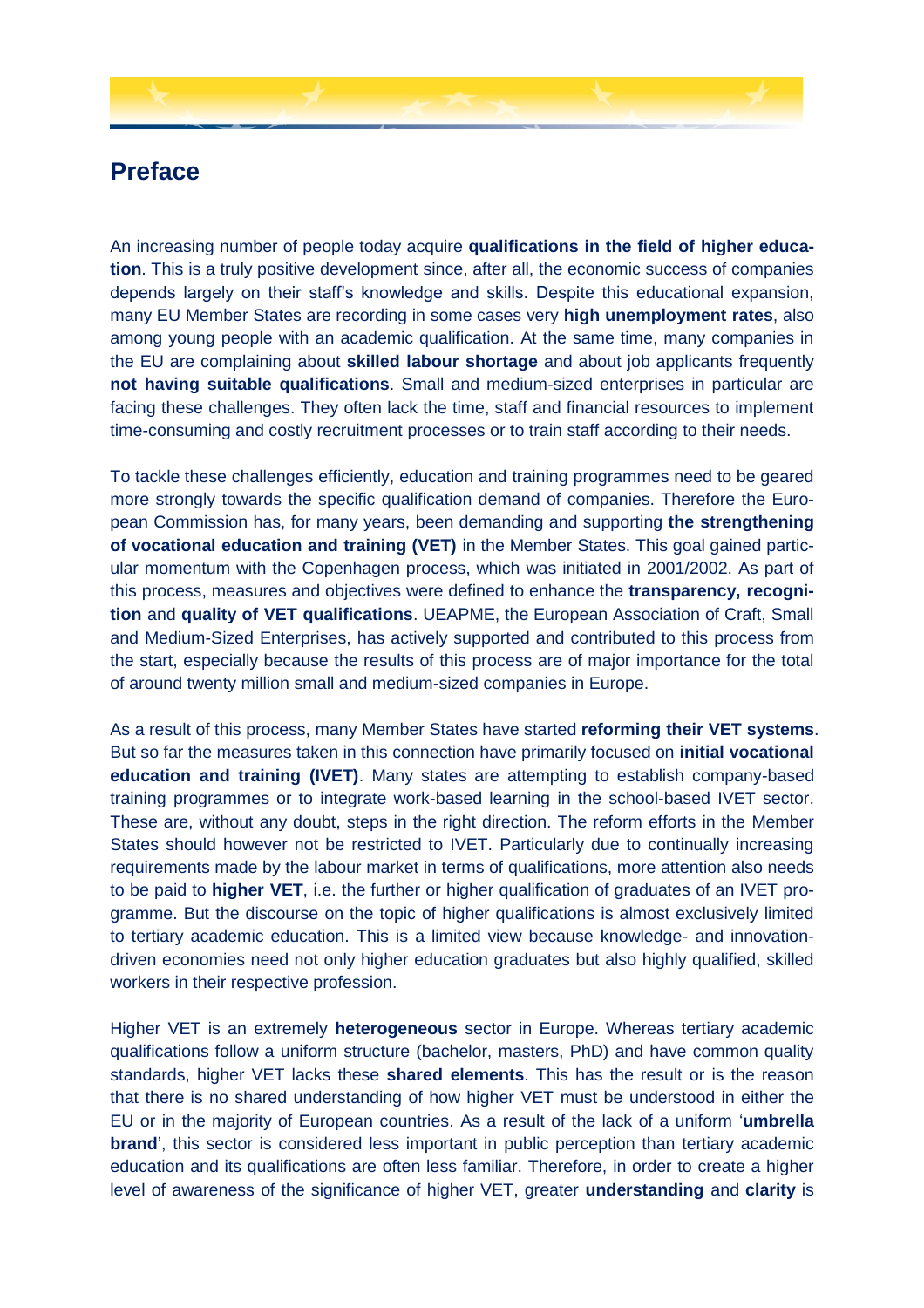

needed about what characteristics this sector has and which **joint features** there are. Such a joint feature is **quality assurance**.

This is precisely the intention of the **European Guidelines on Quality Assurance in Higher VET**, which were created on the initiative of UEAPME: the key **quality features** described in this publication are aimed at contributing – in a manner understandable to the outside world – to the presentation of what **characterises** higher VET programmes and qualifications, how they **distinguish themselves**, and which quality aspects are **connected** with them. This should foster the creation of **common understanding** of higher VET.

The guidelines additionally aim to serve as orientation for the stakeholders in higher VET, showing how they can **improve** their qualification offer if necessary. In addition, they aim to provide impetus towards closer cooperation between these actors at the national and European level.

To promote EU-wide cooperation more strongly, a **European Network on Quality Assurance in Higher Vocational Education and Training** has additionally been set up on the initiative of UEAPME. This network aims to create a higher level of awareness of the importance of this sector and its quality assurance, as well as to further develop the Guidelines.

The organisations which were **actively involved** in drawing up the European Guidelines are key members of this network. UEAPME would like to thank these organisations very much for their work so far! At this point, UEAPME would also like to extend its most cordial thanks to the **European Commission**, which co-funded this publication. We hope that many readers will find the Guidelines useful and informative.

Ulrike Rabmer-Koller Véronique Willems

UEAPME President **UEAPME** General Secretary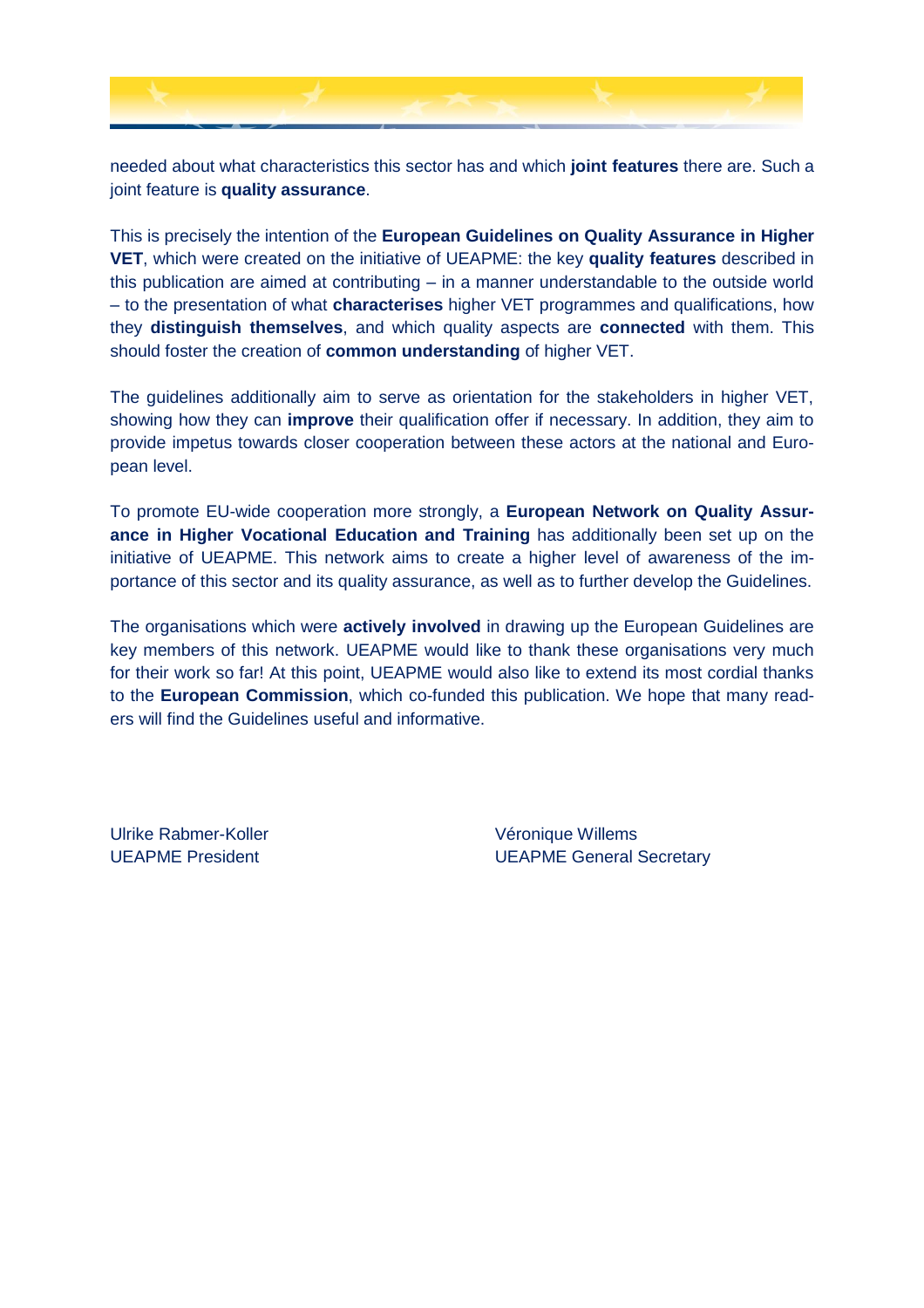

## <span id="page-6-0"></span>**1. Introduction**

The initial and continuing education and training systems in Europe are currently facing **huge challenges**. Globalisation, demographic change, technological progress and rapidly progressing digitalisation are transforming the world of work and thus also the requirements on education. Due to these developments, the number of jobs with a low requirement profile has been declining for some years, while demand for highly qualified skilled labour is continually rising. Based on a Cedefop projection<sup>1</sup> a high qualification level will be required for 46% of the jobs in the European Union by 2025. The share of jobs with a low qualification level, by contrast, will drop to 13%.

Another challenge is the high **youth unemployment** in many EU Member States. This is not only a consequence of the financial and economic crisis but is also due to education and qualification systems which do not take the specific qualification needs of companies sufficiently into account.

#### **Lack of qualified staff puts the companies' competitiveness at risk**

Many young Europeans lack relevant professional qualifications and work experience when they enter the labour market. This has serious consequences for individuals and companies alike: frequently young people **cannot hold any (highly) qualified positions** because they do not meet the required preconditions. For the companies, in turn, the lack of qualification of their staff has **negative effects** on their **competitiveness**<sup>2</sup>. For this reason, in recent years the political focus has increasingly shifted to practice-oriented VET systems which provide needs-oriented qualifications for companies, thus facilitating a smooth transition from education to the labour market for young people.

#### **Promotion of high-quality VET in Europe**

 $\overline{\phantom{a}}$ 

With the launch of the European Alliance for Apprenticeships, a platform which brings together national governments with businesses, social partners, chambers and VET providers<sup>3</sup>, as well as other initiatives to promote practice-oriented VET, such as the Youth Employment Initiative (YEI)<sup>4</sup>, first steps into the right direction have already been made by the European Commission. Successful **practice-oriented VET programmes**, such as dual training programmes, are meanwhile considered efficient instruments to increase the employability of young people and have therefore become a key part of European VET policy<sup>5</sup>. The European social partners explicitly support this process and have committed themselves to cooper-

<sup>2</sup> Cf. Joint Declaration of the German, Luxembourg and Austrian chambers of industry, trade, crafts and the economy and of the Swiss Trade Association on the significance of tertiary vocational education and training in Europe. Unpublished document. 2014.

<sup>&</sup>lt;sup>1</sup> Cf[. http://www.cedefop.europa.eu/en/publications-and-resources/publications/5526](http://www.cedefop.europa.eu/en/publications-and-resources/publications/5526) (retrieved on 4.4.2017).

<sup>&</sup>lt;sup>3</sup> Cf[. http://ec.europa.eu/social/main.jsp?catId=1147](http://ec.europa.eu/social/main.jsp?catId=1147) (retrieved on 4.4.2017).

<sup>&</sup>lt;sup>4</sup> Cf[. http://ec.europa.eu/social/main.jsp?catId=1176](http://ec.europa.eu/social/main.jsp?catId=1176) (retrieved on 4.4.2017).

Cf[. http://ec.europa.eu/dgs/education\\_culture/repository/education/policy/vocational-policy/doc/](http://ec.europa.eu/dgs/education_culture/repository/education/policy/vocational-policy/doc/%092015-riga-conclusions_en.pdf) [2015-riga-conclusions\\_en.pdf](http://ec.europa.eu/dgs/education_culture/repository/education/policy/vocational-policy/doc/%092015-riga-conclusions_en.pdf) (retrieved on 4.4.2017).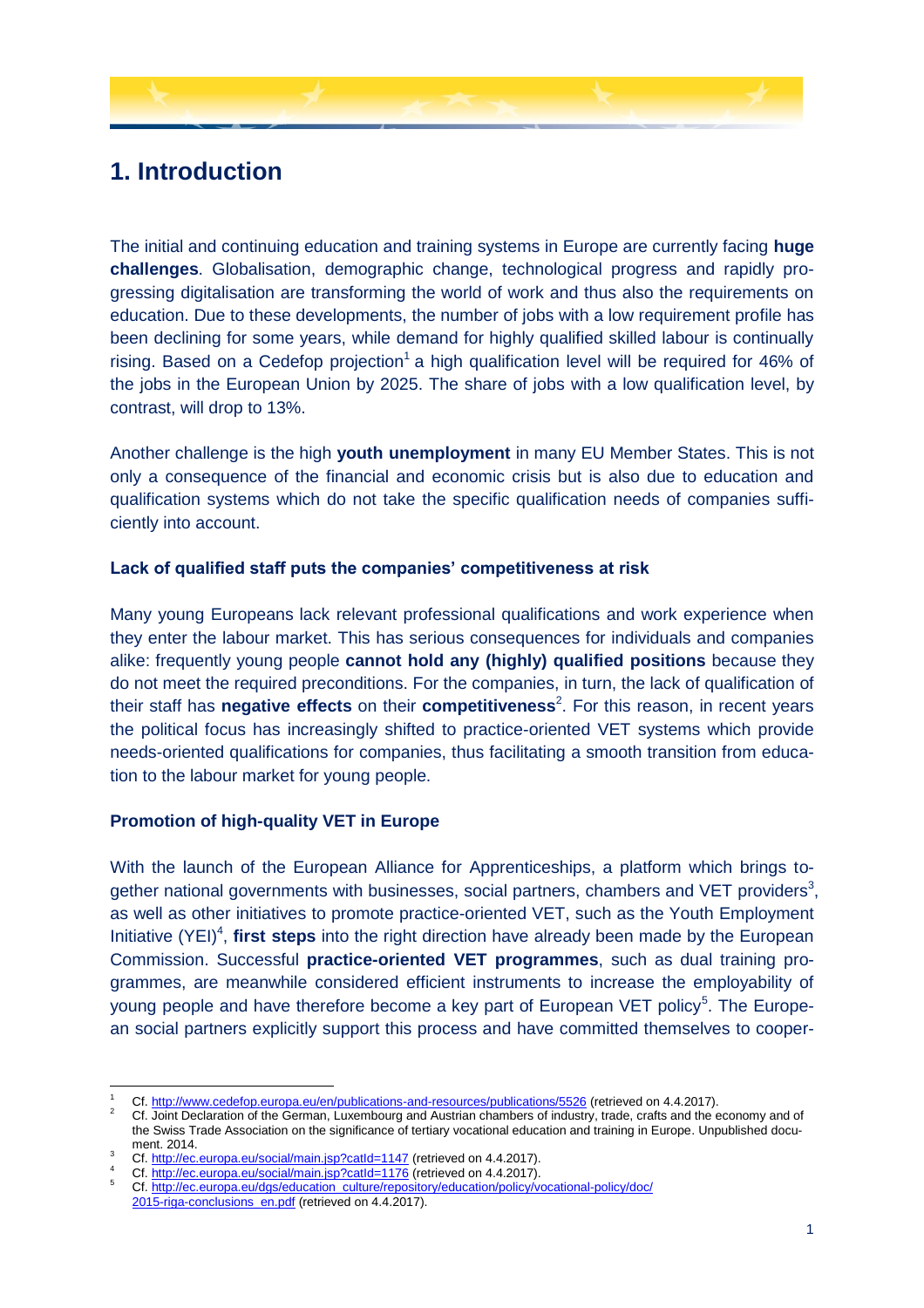

ating in strengthening the quality and relevance of qualifications and education systems at all levels in order to address skills mismatches $^6$ .

Current European initiatives to promote VET mainly focus on IVET, however. To date, the aspect of lifelong learning has not been taken into account at all or not sufficiently considered. As a consequence, a **second step** must now be taken to **strengthen and further develop higher VET** as well. Although this step had already been announced in the Bruges Communiqué in December 2010<sup>7</sup>, hardly any concrete initiatives have to date been launched at European level. But it would after all be necessary to establish higher VET as a supplement that is equivalent to tertiary academic education. Because in many sectors and companies, holders of higher VET qualifications form the productive backbone and thus play a key role in the transfer of research findings to marketable products and services.

#### **Higher VET – qualifications 'from the economy, for the economy'**

**Higher VET** is usually considered to be a part of continuing vocational education and training (CVET) and often builds on initial VET qualifications. This is regulated differently in the EU Member States. Learners in the higher VET sector deepen their previously acquired competences and/or expand them for their entrepreneurial career, for company management tasks and for other key positions within a company. At the foreground of the learning process lies the acquisition of **professional competence** at the highest level. The main point of reference for higher VET is therefore the respective profession or field of work rather than the academic discipline, which is critical for tertiary academic education.

Higher VET qualifications are allocated to those levels of national qualifications frameworks (NQF) which are referenced to the **levels 5 to 8 of the European Qualifications Framework** (EQF). They pursue the following **three core objectives**:

- 1. to meet the companies' demand for qualifications
- 2. to secure the individuals' employability
- 3. to acquire and further develop management and leadership skills, particularly with a view to founding a new company as well

The main reason why higher VET qualifications meet the specific needs of the labour market is that their development and implementation have usually been **controlled** or **significantly conducted** by **institutions that are close to the business sphere**, such as chambers and professional associations, and that **professional practitioners** play a key role in this process. This guarantees that the qualifications meet the needs of the companies. Higher VET qualifications are therefore always **qualifications 'from the economy, for the economy'**.

 $\epsilon$ Cf[. http://www.ueapme.com/IMG/pdf/201306\\_Framework\\_of\\_Actions\\_Youth\\_Employment\\_final.pdf](http://www.ueapme.com/IMG/pdf/201306_Framework_of_Actions_Youth_Employment_final.pdf) (retrieved on 4.4.2017).

<sup>7</sup> [http://ec.europa.eu/dgs/education\\_culture/repository/education/policy/vocational-policy/doc/brugescom\\_en.pdf](http://ec.europa.eu/dgs/education_culture/repository/education/policy/vocational-policy/doc/brugescom_en.pdf) (retrieved on 01.04.2017).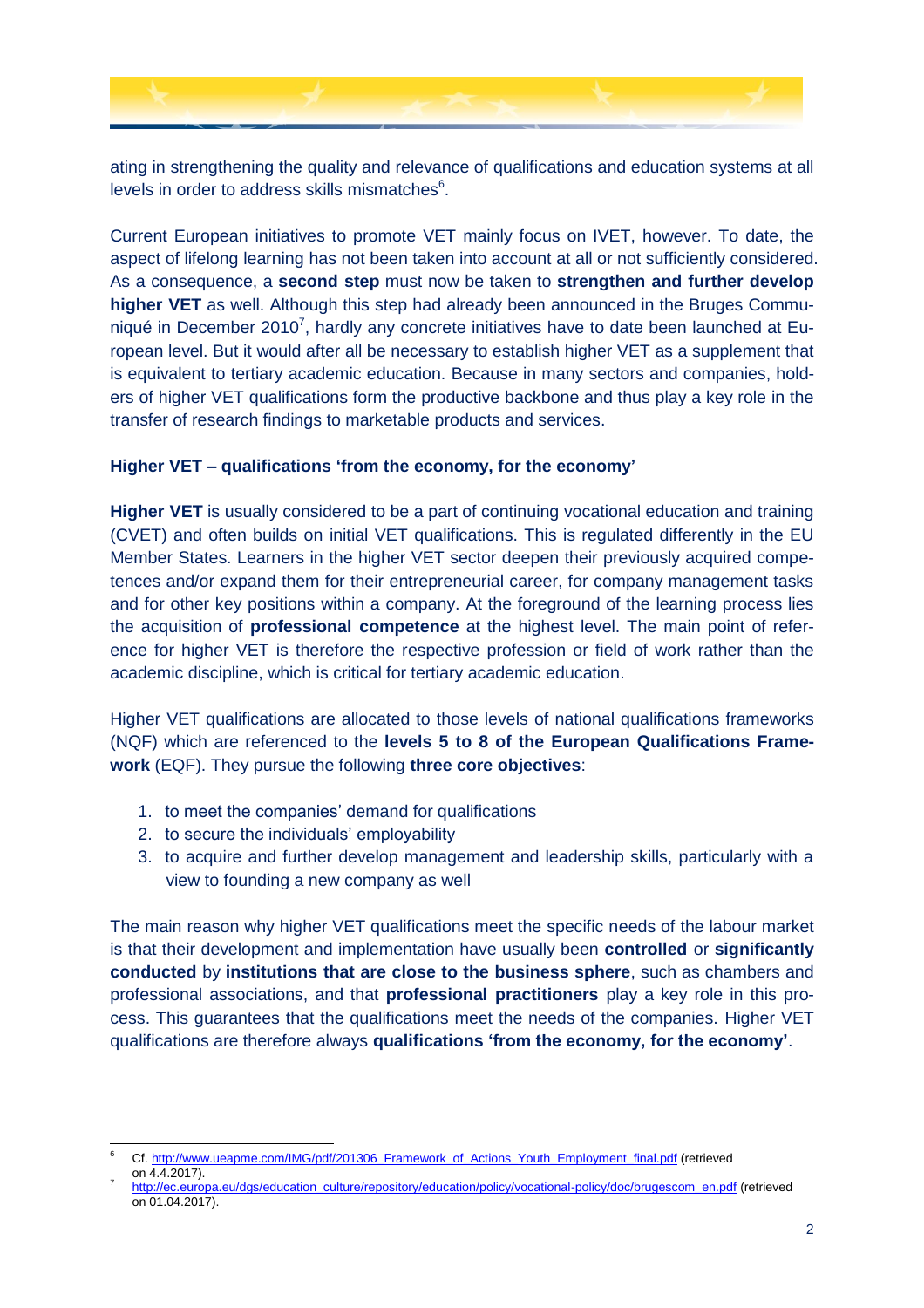

#### **Benefits for companies**

Due to the dynamic of technological developments and the associated increasing complexity of companies' work and business processes, higher VET fulfils an important knowledge and technology transfer function for companies. This is because small and medium-sized companies, in particular, do not usually have their own HR or even research department. Therefore they benefit especially from the needs-based and practice-oriented qualification concepts of higher VET, forming the basis for skilled workers to be able to acquire necessary advanced skills and, in this way, to secure the companies' success for the long term. This means that the qualifications provided enable the companies to carry out needs-oriented HR development independently.

#### **Promoting awareness of higher VET**

Higher VET qualifications, such as the master craftsperson qualification, play a **major role** in the education systems and on the labour markets of some European countries. This applies especially to countries where companies are also important places of learning for IVET and CVET.

But many countries lack awareness of the specific benefits of higher VET. This is due to two factors: on the one hand, vocational education and training is restricted to the IVET sector in many EU Member States; as a rule, advanced qualifications can exclusively be acquired by attending tertiary study programmes there. On the other hand, higher VET has a **very heterogeneous** structure. This leads to lack of transparency and insufficient awareness of the qualifications acquired in this sector<sup>8</sup>.

It has come to light in the course of the development and implementation of NQF in many Member States that higher VET qualifications are often allocated to lower levels than academic degrees and therefore tend to be underrated. Here, the goal of the learning outcome approach, which is used in the qualifications frameworks to describe and classify qualifications, is specifically to contribute to creating **equivalence** in principle between **vocational education and training** on the one hand and **academic education** on the other. Currently, academic qualifications are rated more highly than qualifications acquired in the VET sector. This is particularly connected with the fact that higher education establishments enjoy a good reputation among the public and that this is also reflected in the qualifications acquired there. Another reason is the higher degree of standardisation in the academic sphere with its common qualification structure (bachelor-masters-PhD) and the jointly defined quality standards.

In order to enhance the reputation and appreciation of vocational qualifications, it is important to improve **understanding of higher VET**. The goal of the description of approaches towards **quality assurance** that are essential in this sector is to uncover the features which are typical of higher VET and show the logic it pursues.

 $\overline{\phantom{a}}$ <sup>8</sup> Cf[. http://ec.europa.eu/social/main.jsp?catId=738&langId=en&pubId=7893&type=2&furtherPubs=yes](http://ec.europa.eu/social/main.jsp?catId=738&langId=en&pubId=7893&type=2&furtherPubs=yes) (retrieved on 4.4.2017).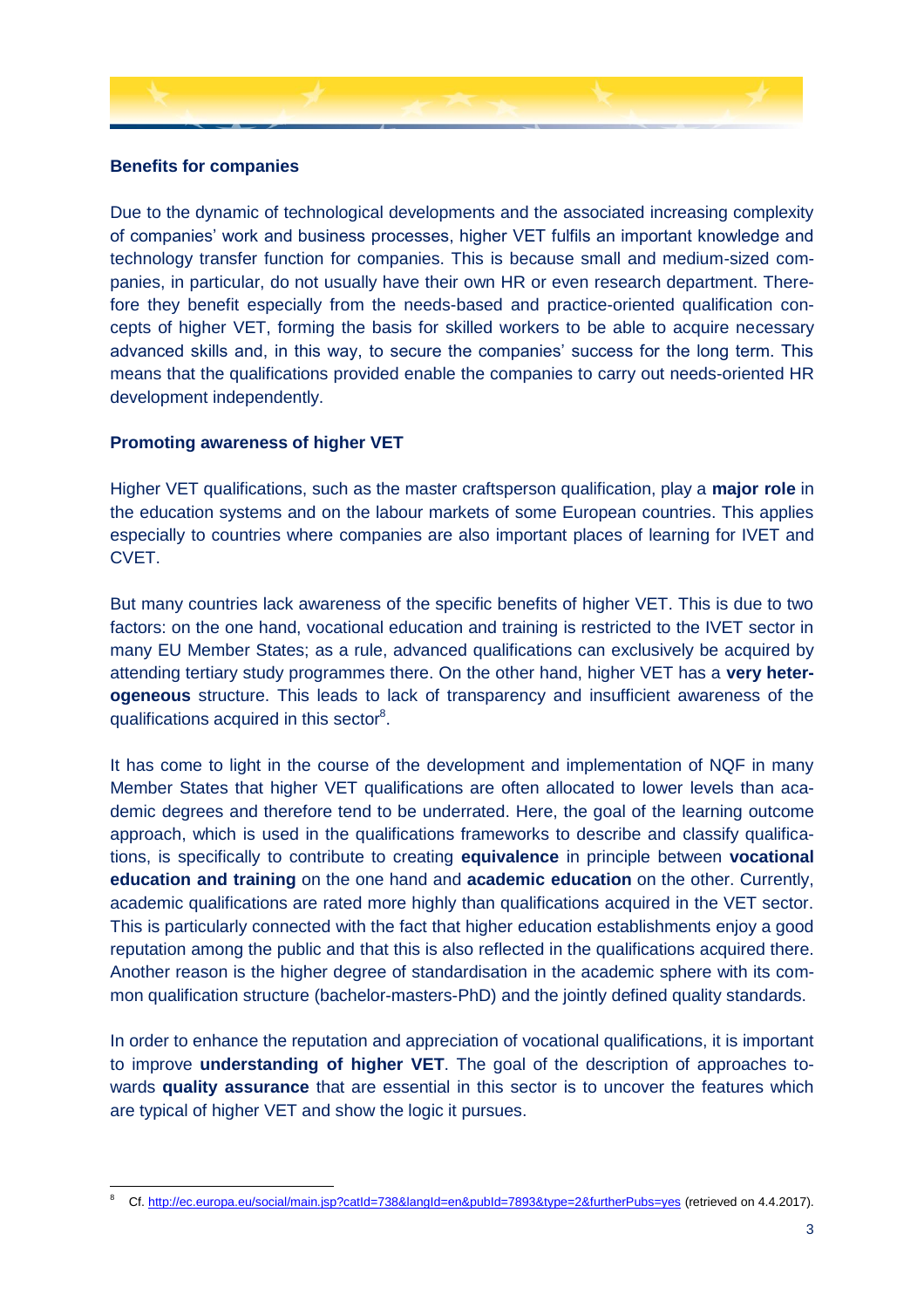

In this connection, its **governance** logic, which distinguishes higher VET significantly from academic education, plays a major role. As already mentioned above, higher VET is governed by professional organisations such as chambers and associations. Representatives of these organisations therefore play a decisive role in the regulatory work, the learning and examination processes. Accordingly, higher VET programmes meet the specific needs of the companies. Qualifications in the field of tertiary academic education, however, are developed by the university institutions themselves. Although this can also involve a coordination process with the economy, it is always indirect and within the framework of or based on the ideas of the academic staff.

#### **Objectives and target groups of the European Guidelines**

The goal of the **European Guidelines**, which have been drawn up by subject experts following an analysis of quality assurance systems in selected countries and many expert talks, is to present **uniformly defined quality features (QFs)** which characterise higher VET. In this way, it will be made transparent what education and training programmes and qualifications in this sector **are based on** and what learners as well as employers can **expect** from these qualifications. The quality features can serve as guidance for actors in the higher VET sector regarding **improvement** of relevant qualification programmes where necessary. Overall, this publication aims to encourage a higher degree of transparency and better **comparability of higher VET**.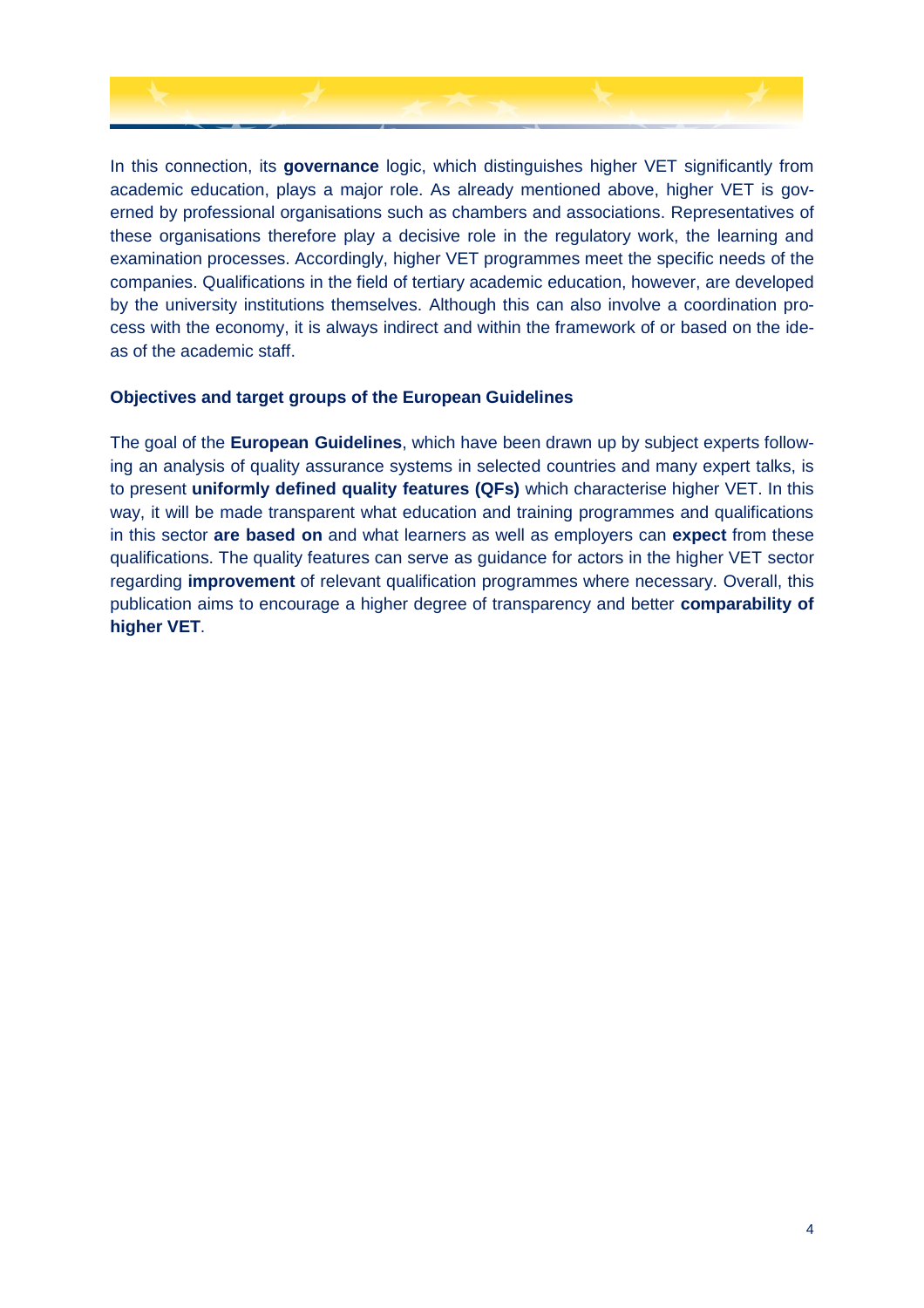

## <span id="page-10-0"></span>**2. Quality assurance in higher VET**

#### **What is quality assurance?**

The term **quality** refers to the 'nature' – i.e. properties, criteria or attributes – of a product, a service, a process, etc. which makes it suited for a certain purpose or for **achieving specific** goals<sup>9</sup>. The assessment of quality aims to ascertain whether and, if so, what differences there are between the targeted and the actual quality-determining features. Quality assurance builds on these findings and, by means of systematic analysis, uncovers the causes of these discrepancies with the objective of removing quality deficits and/or avoiding them in the future.

The topics of quality and quality assurance have been playing a vital role in education for some years. The goal is to shape the 'nature' of the entire qualification process in a way that the **educational objectives** specified by the qualification provider are reached.

For **higher VET**, three core objectives have been defined which, along with the specific learning objectives applying to all qualifications provided, are pursued with varying intensity. These are, as already mentioned,

- 1. to meet the companies' demand for qualifications
- 2. to secure the individuals' employability
- 3. to acquire and further develop management and leadership skills, particularly with a view to founding a new company as well

Before elaborating on the specifics of quality assurance in higher VET, it will be explained how 'higher VET' is understood in this publication.

#### **What is higher VET?**

The term **'higher VET'** was only introduced a short time ago in the educational policy discourse at European level and at the level of the Member States. Before that, the main distinction made was between initial and continuing vocational education and training (IVET, CVET) as well as higher (academic) education. In the course of the development and implementation of the national qualifications frameworks (NQF) in the EU Member States, higher VET qualifications – above all those acquired outside the higher education (HE) sector – increasingly moved into the centre of interest. The reasons are, on the one hand, increased interest in company- or work-based qualification programmes and, on the other, the lack of information on these programmes and qualifications that has been prevalent to date. But to appropriately assess these qualifications for the purpose of an NQF allocation, it is necessary for them to be presented in a transparent manner.

 $\overline{\phantom{a}}$ Cf[. http://www.eqavet.eu/qa/gns/glossary/q/quality.aspx](http://www.eqavet.eu/qa/gns/glossary/q/quality.aspx) (retrieved on 4.4.2017).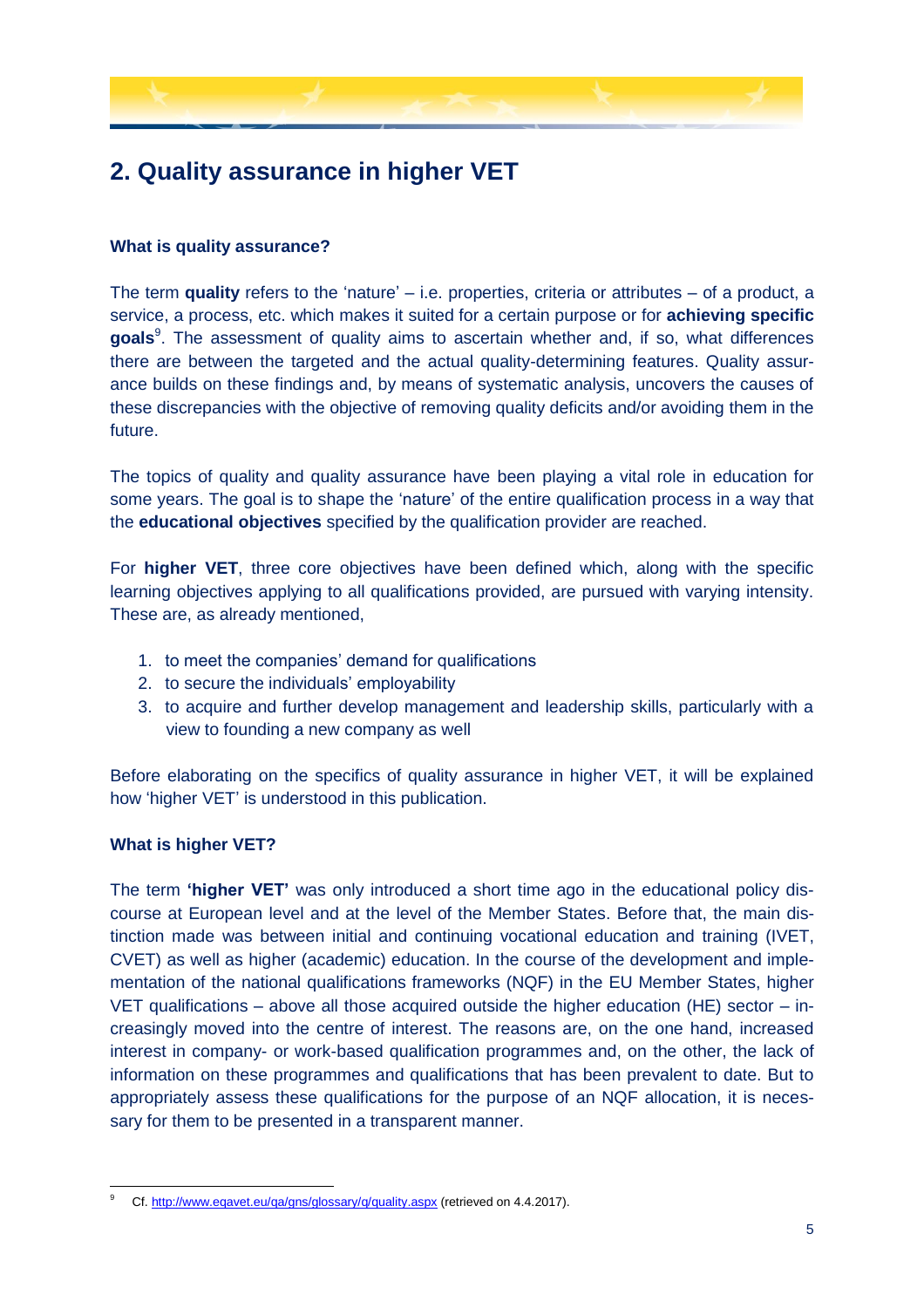

To date there is no common understanding in Europe on which qualifications belong to higher VET and what, quite generally, is understood by this term<sup>10</sup>. The European Guidelines **define higher VET** as follows:

- Higher VET qualifications are allocated to those NQF levels which are referenced to the **EQF levels 5 to 8**.
- These qualifications are usually acquired **outside the higher education sector** and therefore also outside the Bologna system.
- Higher VET is consistently **demand-driven**. Critical are the specific qualification needs of the companies providing the impetus for developing new or adapting existing qualifications.
- The higher VET sector is characterised by a **governance structure with close ties to the economy**. Professional and business associations as well as chambers and social partners are the driving and controlling forces behind the development and implementation of qualifications and therefore the guarantee for proximity to the labour market and demand orientation.
- Higher VET is characterised by the direct **involvement of professional practitioners** from the companies, who contribute their expertise throughout the entire 'lifecycle' – from the development and implementation of a qualification up to its evaluation.
- Higher VET makes it possible to provide tailor-made **further and higher qualification** for people who, as a rule, already have a relevant IVET qualification and/or several years of experience in company-based practice, with different regulations applying in the national systems.
- At the foreground of the qualifications provided in higher VET are **practical work** and **experience-based learning**, supported or complemented by the theoretical knowledge required for action competence.
- One major focus when providing qualifications in higher VET is to **deepen and/or expand specialist competence**, thus enabling graduates to perform complex tasks, including in combination with unforeseeable situations at work which prompt certain actions, at their own responsibility, or to coordinate the performance of these tasks.
- Graduates in higher VET additionally acquire **managerial skills** which enable them to **lead** project teams, fields of work or organisational units as well as to **set up** companies. In addition, they are able to assume **responsibility for staff** and often to carry out the **company-based training** of junior employees as well.
- The provision of specialist and managerial competences is complemented practically by the strengthening of key **soft skills** (such as communicative skills, the ability to deal with conflict, enthusiasm, problem-solving ability, creativity, innovation capacity) to further expand the professional competence.
- Qualifications provided in higher VET are not geared specifically towards companies but open up to graduates a **wide activity field in the economy**.

 $\overline{\phantom{a}}$ Cf. the study published in 2016 on behalf of the European Commission which focused on this topic: <http://ec.europa.eu/social/BlobServlet?docId=15572&langId=en> (retrieved on 4.8.2016).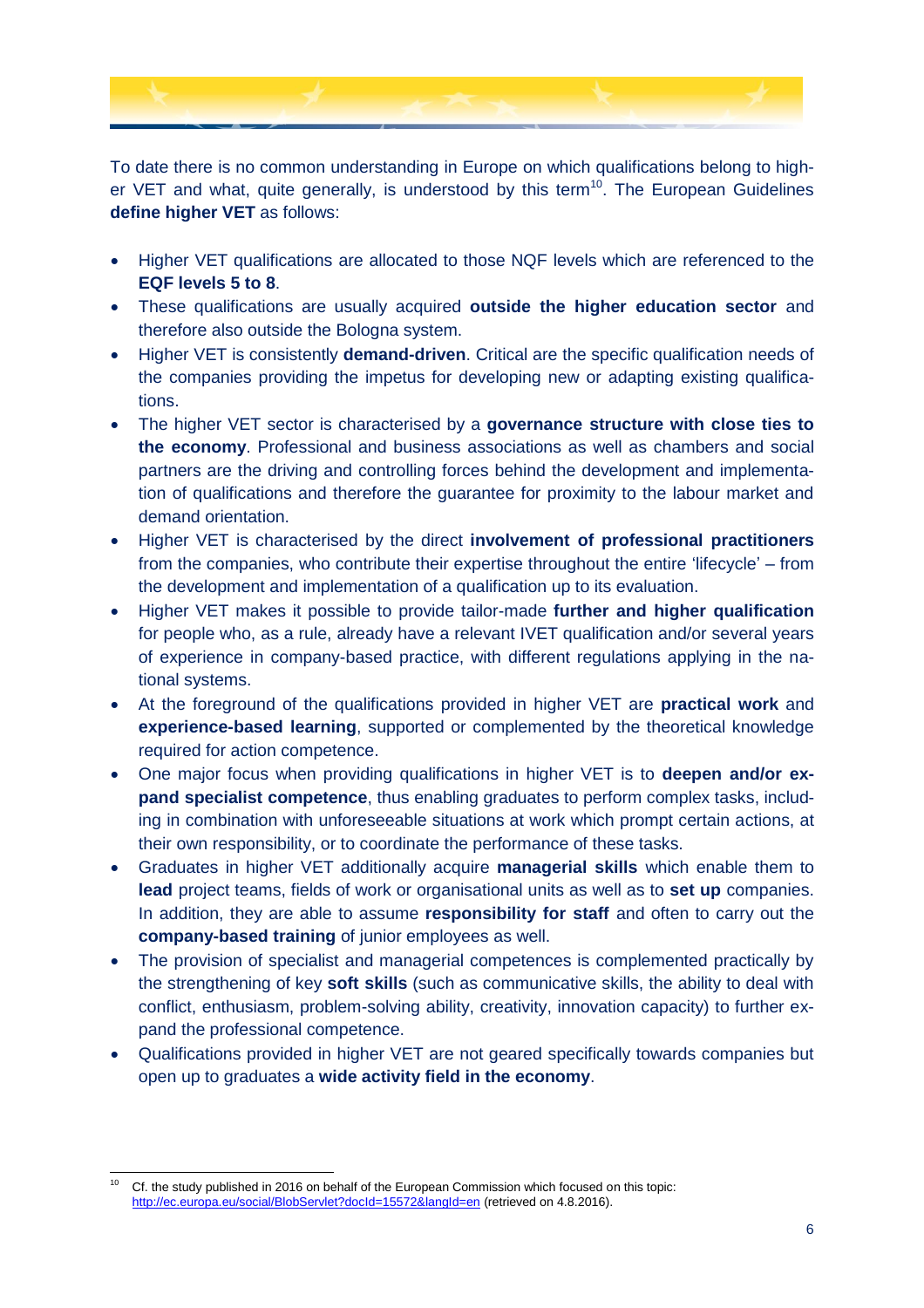

#### **Examples of higher VET**

The following **examples** from different European countries aim to illustrate the key features of higher VET based on specific qualifications:

#### **France**

The master craftsperson qualification, which is allocated to NQF level 3 in France (which corresponds to EQF level 5), requires the previous acquisition of a qualification at level 4 (which corresponds to EQF level  $4$ ) – as a rule in the same profession – and participation in a master craftsperson course. Master craftsperson courses are held in the training centres of the chambers of trade. The master craftsperson qualification is mainly aimed at the further development of subject-related knowledge and skills at a high level. Graduates of a master craftsperson training course additionally acquire entrepreneurial competences, including in marketing, economic and financial management plus HR management, to run a company as entrepreneurs or managers. They are additionally able to train apprentices and junior staff. The master craftsperson titles are developed by APCMA at the instigation and with the active cooperation of the respective professional association. The training and the examination process have a modular structure and are continually evaluated and revised in close cooperation with the professional association. Every five years, each master craftsperson title needs to be newly approved as part of the National Qualifications Framework and, in this process, also needs to newly prove its relevance on the labour market.

#### **Austria: Qualification of graduates of the Specialist Academy of the Institute for Economic Promotion (WIFI)**

Completion of the Specialist Academy (*Fachakademie*, FA) of the Institutes for Economic Promotion (*Wirtschaftsförderungsinstitute*, WIFI, i.e. the CVET providers of the Austrian Economic Chambers, qualifies holders of relevant VET qualifications in the technical field with several years of professional practice for work as specialist skilled workers, middle-tier executives and for setting up and managing a company. The part-time four-semester programme which needs to be completed to acquire this qualification aims at upskilling, personal development and the acquisition of entrepreneurial competences. The contents, which are geared towards entrepreneurial practice, are laid down in close cooperation with professional practitioners. Overall, companies play a major role at the Specialist Academy: they are involved in decision-making structures as well in operational qualification development, the teaching of contents and the assessment procedure.

#### **Germany: The master craftsperson qualification (***Handwerksmeister/in***)**

The 'Meister' qualification enjoys a high relevance for the German labour market as it provides entrepreneurial know-how and technical competences on a high level. Accordingly, the master craftsperson qualification comprises the necessary entrepreneurial skills for managing a company on a selfemployed basis or as an executive. In addition, holders of the master craftsperson qualification boast a high degree of specialist knowledge and skills enabling them to position a craft business successfully on the market. Furthermore they are able to train their own apprentices and therefore develop efficient and motivated junior staff. In the German Qualifications Framework (GQF), the master craftsperson qualification has been allocated to Level 6 (which corresponds to Level 6 of the EQF). In Germany, the master craftsperson qualification is classified as upgrading training. One prerequisite for admission is the acquisition of a diploma in a nationwide regulated, dual training occupation. As a rule, candidates for the master craftsperson examination additionally complete a one- to two-year master craftsperson course. These courses are held in the training centres and centres of excellence of the chambers and professional associations of skilled crafts and businesses, among other institutions.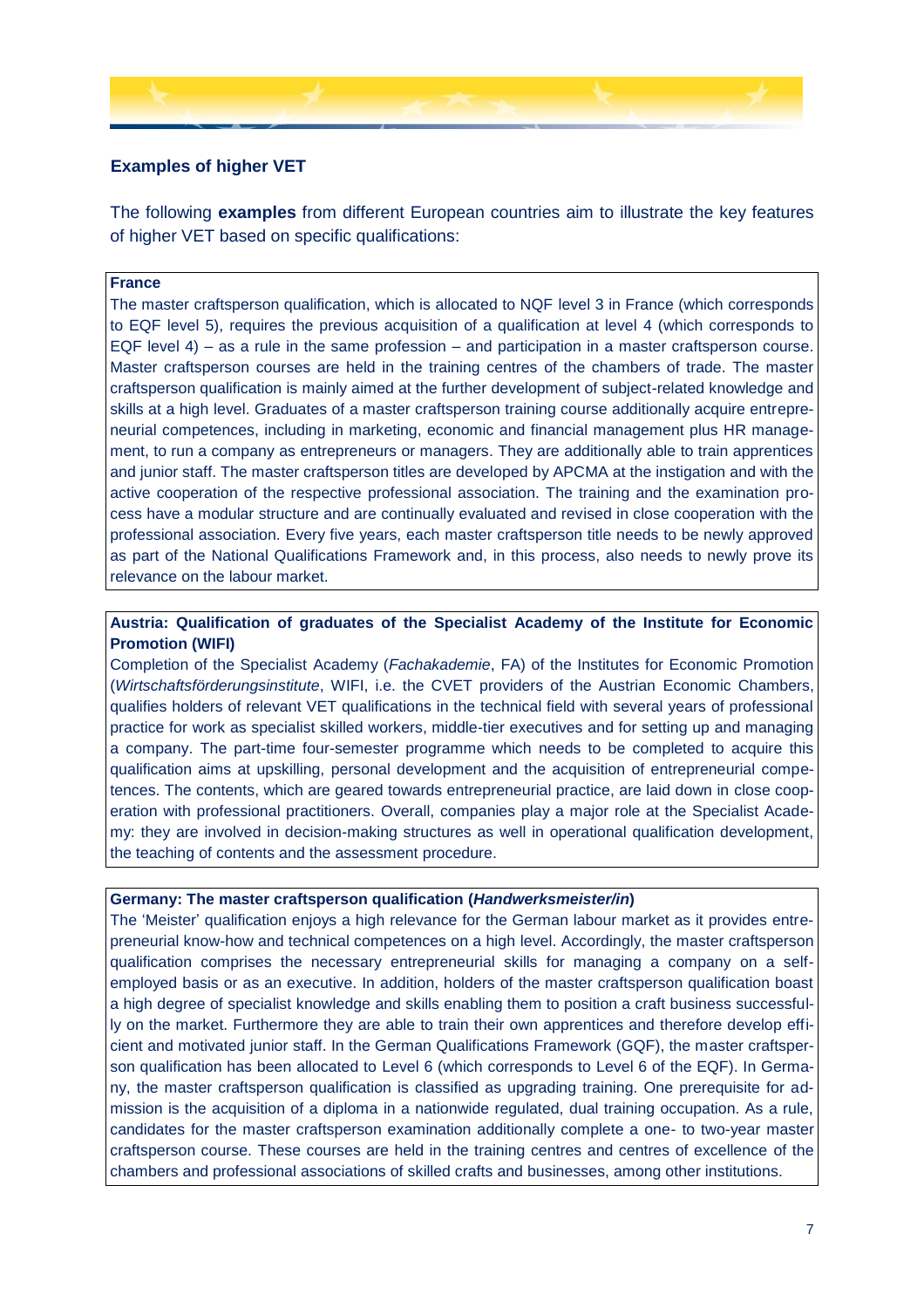

#### **Greece**

Post-secondary initial vocational training is provided in Greece by the public/private vocational training institutes (ΙΕΚ) and is officially recognised at level 5 of the NQF and the EQF Studies last between two and four semesters and cover a great variety of professional sectors, such as: financing and administrative services, health, beauty and social services, information technology/telecommunications, tourism and transport, construction and public works, food and drink, agriculture, etc. According to new legislation, initial vocational training courses are designed in Greece by the Educational Policy Institute, with the active contribution of social partners and chambers, in order to face the current needs of the labour market. The development of the vocational training curricula is based on the relevant occupation profiles and the curricula are officially approved by the Greek Ministry of Education. Most students are high school graduates, aged between 20 and 30, and they study theoretical, practical and combined subjects during their study period. After attendance of the initial vocational training course and successful participation in the relevant validation procedure, the students obtain a Vocational Training Certificate which corresponds to level 5 of the European Qualifications Framework. With the Vocational Training Certificate, IEK graduates are fully entitled to request provision of the relevant professional license. They also have the necessary qualifications and soft skills to perform complex tasks, also in unforeseeable situations, at their own responsibility.

#### **Belgium**

The master craftsperson training enables participants to acquire the skills needed to practise a profession. As the name suggests, entrepreneurship training prepares learners to become independent, i.e. to set up their own business. Nevertheless, after graduating as an entrepreneur, the learners will also be able to enhance their acquired knowledge as employees, in a managerial function or as collaborators closely affiliated to an SME. Learners are not obliged to create their own business but the management courses will have prepared them to do so. Entrepreneurship training can be envisaged after an apprenticeship contract or after high school but also as a logical step of professional reorientation. After completion of compulsory education (at the age of 18 years), which is the requirement for enrolment, there is no maximum age for training in such a programme. In principle, the master craftsperson training lasts two years. But for some professions it can last one or three years. A preparatory year may be necessary for some technical professions. This is the case if the learners have no previous practice or knowledge in the field. The objective is to provide the learners with the basic professional, theoretical and practical knowledge to be able to start the courses to train to be a master craftsperson. This Master Craftsperson Diploma is positioned at level 5 of the EQF.

Sources: National Quality Assurance Reports drawn up during the 'QA HiVETnet'-project Download: <https://www.ibw.at/bibliothek/id/356/> (retrieved on 7.8.2018).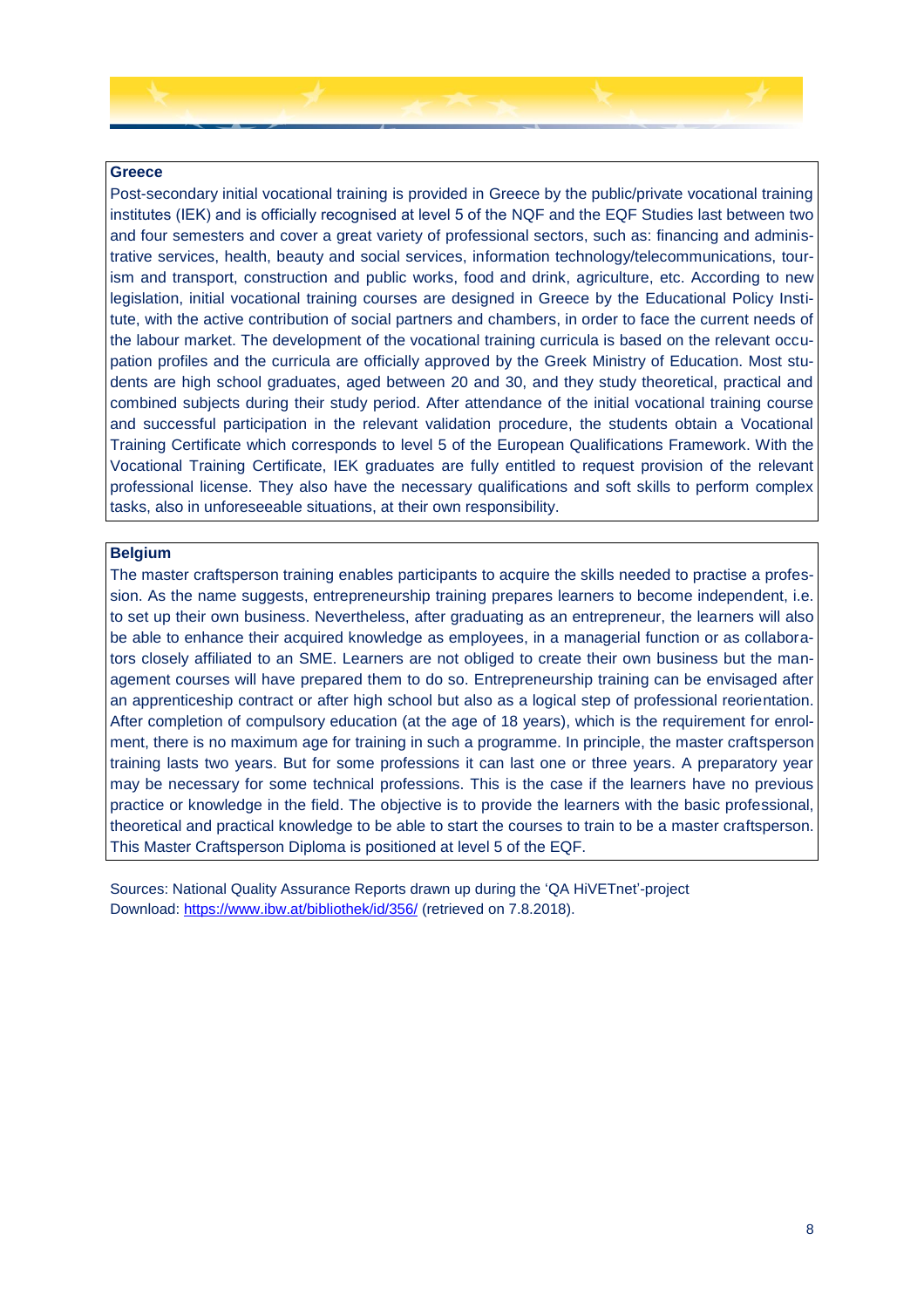

#### **What is quality assurance in higher VET?**

The topic of quality in VET has gained momentum with the **Copenhagen process**, which was initiated in 2001/2002 by the European Commission in cooperation with the Member States and the European social partners. This process pursues the goal of strengthening VET in Europe. The Copenhagen Declaration<sup>11</sup> and several subsequent declarations specify that the **promotion of transparency and the recognition of qualifications** as well as **quality assurance in VET** are major priorities.

On 18 June 2009, the European Parliament and the Council adopted the Recommendation on the establishment of a European Quality Assurance Reference Framework for Vocational Education and Training (EQAVET)<sup>12</sup>, thus creating a sound basis for further, intensified cooperation in the field of quality assurance. Parallel to this Recommendation, the European Network on Quality Assurance in Vocational Education and Training was initiated, in which 34 European states and the European social partners are now involved. One major goal of EQAVET is to set up a joint, Europe-wide understanding of quality in vocational education and training<sup>13</sup>.

The EQAVET reference framework acts as a European reference instrument which aims to support EU Member States in promoting the continual improvement of their VET systems based on common reference indicators<sup>14</sup>. These indicators can be used to draw conclusions with regard to the respective state of the quality level of national VET systems. In addition, EQAVET forms a platform for the Europe-wide exchange of best practice examples. The goal is to promote the quality of VET overall and enhance the transparency of VET programmes and systems in order to foster mutual trust between the different VET actors across the entire system. But EQAVET does not see itself as an EU-wide valid quality assurance system. Rather, EQAVET opens up to the involved actors the necessary scope for national or also sectoral design of quality assurance in the IVET and CVET sectors.

The vast majority of European initiatives and projects on quality assurance in VET have to date been mainly focused on IVET and there in particular on work-based learning. **Quality assurance in higher VET** by contrast has only been a subject of discussions to some degree, probably also because – as mentioned above – this education sector has not been a subject of educational policy discourse at the EU level. The **specifics** of and relevant quality features in **higher VET** need to be examined separately however.

The main **quality features** in higher VET are described in the following chapter. They refer to the **definition of higher VET** on which the European Guidelines are based. The basis for the structured presentation of the quality features is the quality assurance cycle as used in

 $11$ <sup>11</sup> Cf[. http://ec.europa.eu/education/policy/vocational-policy/doc/copenhagen-declaration\\_en.pdf](http://ec.europa.eu/education/policy/vocational-policy/doc/copenhagen-declaration_en.pdf) (retrieved on 4.8.2016).<br><sup>12</sup> Cf. http://eur.lev.europe.eu/Levi biSen/Levi biSen/de2uri. O.I.C:2000:455:0004:0040:EN:DDE (re

<sup>&</sup>lt;sup>12</sup> Cf[. http://eur-lex.europa.eu/LexUriServ/LexUriServ.do?uri=OJ:C:2009:155:0001:0010:EN:PDF](http://eur-lex.europa.eu/LexUriServ/LexUriServ.do?uri=OJ:C:2009:155:0001:0010:EN:PDF) (retrieved on 4.8.2016).

<sup>&</sup>lt;sup>13</sup> Cf[. http://www.eqavet.eu/gns/about-eqavet/mission.aspx](http://www.eqavet.eu/gns/about-eqavet/mission.aspx) (retrieved on 1.4.2017).

Cf[. http://www.eqavet.eu/gns/policy-context/european-quality-assurance-reference-framework/indicators.aspx](http://www.eqavet.eu/gns/policy-context/european-quality-assurance-reference-framework/indicators.aspx) and [https://www.deqa-vet.de/\\_media/PDF\\_allgemein/TG\\_Brochure\\_compass\\_deutsch.pdf](https://www.deqa-vet.de/_media/PDF_allgemein/TG_Brochure_compass_deutsch.pdf) (retrieved on 4.8.2016). About the indicators see als[o http://www.eqavet.eu/tns/EQAVET-Resources/EQAVET-indicators-improving-the-relevance-of-](http://www.eqavet.eu/tns/EQAVET-Resources/EQAVET-indicators-improving-the-relevance-of-%09VET.aspx)[VET.aspx](http://www.eqavet.eu/tns/EQAVET-Resources/EQAVET-indicators-improving-the-relevance-of-%09VET.aspx) (retrieved on 3.8.2016).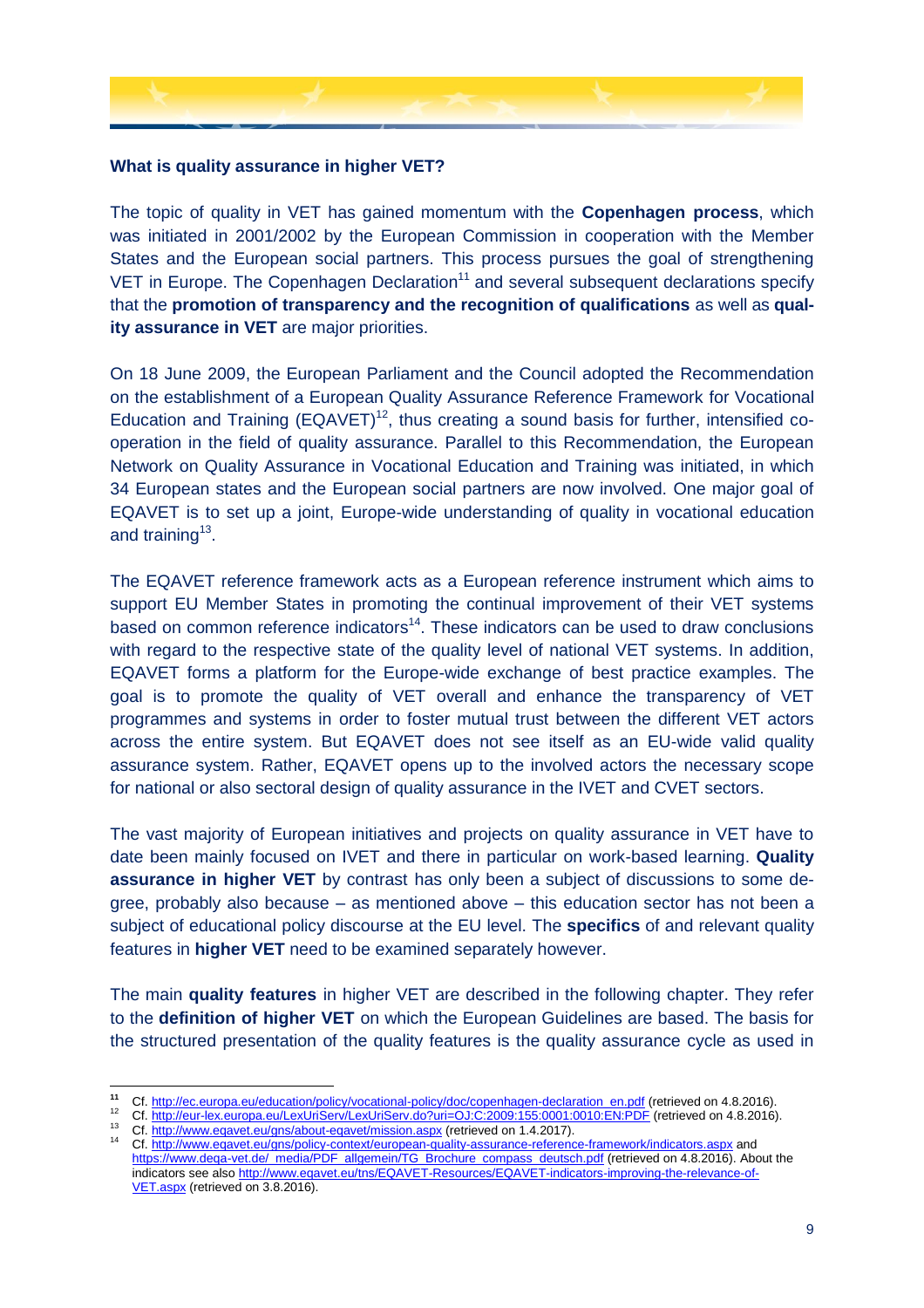

EQAVET, comprising the **four phases** of planning, implementation, evaluation and review. As well as the indicators mentioned above, this cycle forms another key element of EQAVET<sup>15</sup>. At the same time, the four phases portray the **'lifecycle' of a qualification**, along which the individual quality features are described.

The European Guidelines must be understood as a contribution made as part of the EQAVET process, referring only indirectly to the reference indicators. Rather, a structured and transparent description of the main quality features in higher VET aims to enhance understanding for this education sector in the European context, particularly among representatives of education systems where this type of qualification does not play any, or only a lesser, role. In addition, the Guidelines constitute a certain orientation aid for actors in higher VET in the planning, implementation, evaluation and review of their own qualification programmes.

 $\overline{\phantom{a}}$ <sup>15</sup> Cf[. http://www.eqavet.eu/tns/EQAVET-Resources/Working-with-the-EQAVET-Cycle.aspx](http://www.eqavet.eu/tns/EQAVET-Resources/Working-with-the-EQAVET-Cycle.aspx) (retrieved on 4.4.2017).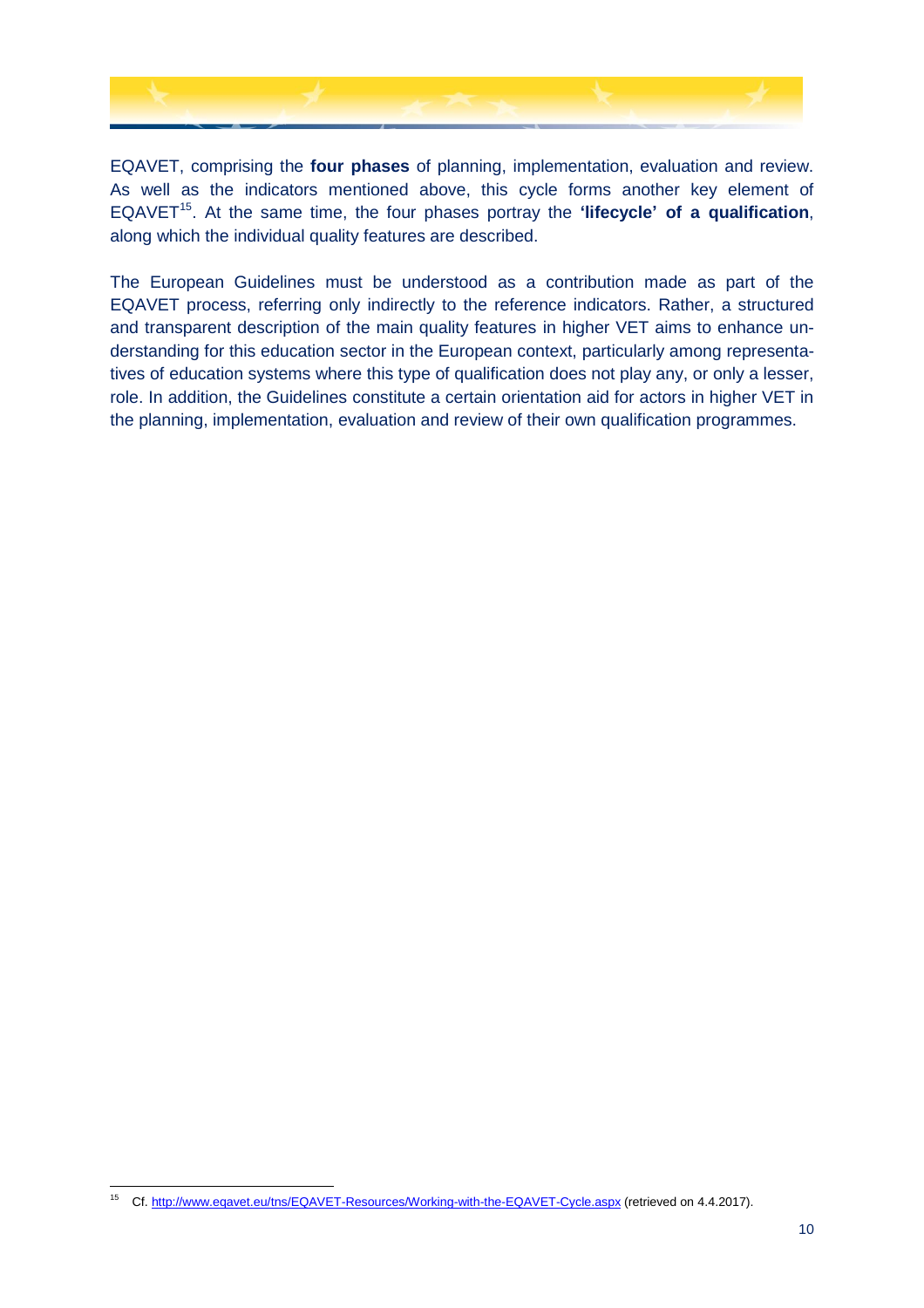

## <span id="page-16-0"></span>**3. Quality features of higher VET**

The following quality features have been compiled based on an analysis of the quality assurance mechanisms of selected reference qualifications in higher VET in Austria, Belgium, France, Germany and Greece. The quality features are meant to be understood as **reference points** which stakeholders in higher VET can use to check their own quality assurance systems, mechanisms and instruments and improve them if necessary. But the quality features also aim to show those interested what **characterises programmes and qualifications in higher VET** and how they **distinguish** themselves. This should contribute to more **transparency and comparability**.

#### <span id="page-16-1"></span>**The core objectives of higher VET**

Higher VET as it is understood in this publication pursues **three core objectives** which are interrelated:

#### **(1) Meet the companies' demand for qualifications**

Companies are permanently faced with new challenges brought about by economic, technological and social changes. A company's success in tackling these challenges is highly dependent on the qualifications of its employees. It is only with employees who boast the necessary qualifications to master increasingly complex and changing situations at work that companies can act successfully on the market in the long term. This makes education and training a 'raw material' that is of decisive influence for a company's modernisation and innovation potential and thus its competitiveness. To meet the companies' demand for qualifications in a tailored manner, qualifications need to be offered which are geared towards this demand. Therefore, education and training providers need to impart those qualifications that are in demand with companies now as well as in the future.

#### **(2) Secure the individuals' employability**

In a dynamic economy, lifelong learning is indispensable for keeping fit for the labour market. Learning aims to equip the labour force with the tools required to keep pace with a continuously changing labour market. Programmes imparting professional qualifications should therefore be designed to teach learners the specialist competences and soft skills they can use directly at work. This applies especially to qualifications in higher VET, the main focus of which is on the specific applicability in the profession. If they want to make sure this is the case, education and training providers need to know (anticipate) the companies' (future) demand for qualifications and take it appropriately into account in the qualifications offered by them. This guarantees the labour market relevance of a qualification and therefore makes a major contribution towards maintaining and promoting the employability of individuals.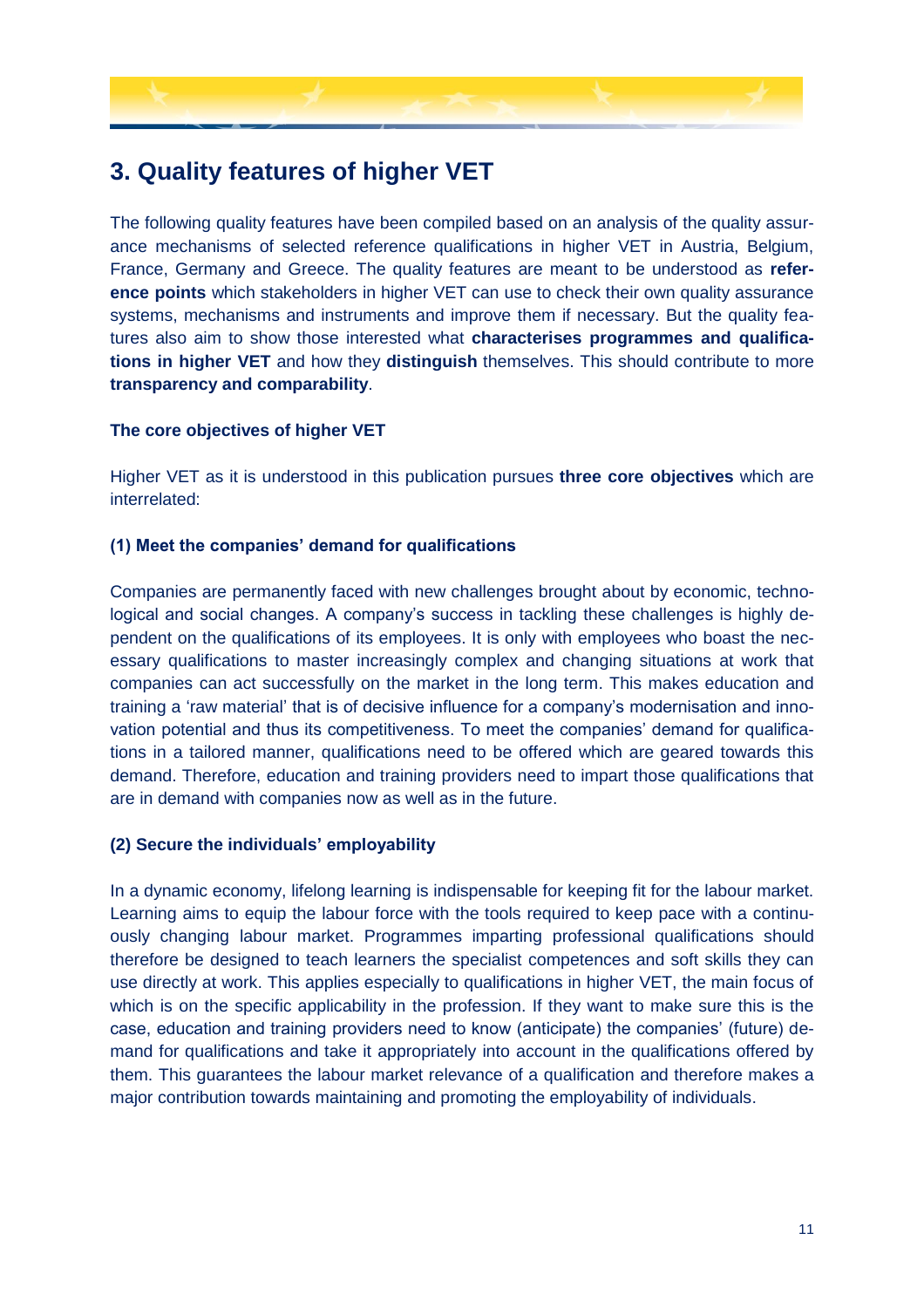

#### **(3) Acquire and further develop management and leadership skills, particularly with a view to founding a new company as well**

One major goal of higher VET is to provide qualifications enabling their holders to take on management and leadership functions, both in companies and in a self-employed capacity. From the perspective of its graduates, the higher VET sector thus creates an important basis for career options and key positions in a company as well as for entrepreneurship; from the viewpoint of the overall economy, it contributes towards entrepreneurial success and securing locations in a sustainable manner.

#### **The quality assurance cycle in higher VET**

These core objectives of higher VET must be considered throughout the entire 'lifecycle' of a qualification. This corresponds to the quality assurance cycle that is suggested as part of EQARF and consists of **four phases**:

**Phase 1 – Planning**: This phase comprises the analysis of the qualification needs in companies and their comparison with the qualification programmes currently provided: Which knowledge and skills are demanded/not sufficiently available on the labour market? Which knowledge and skills do (future) employees need in order to remain/become employable? This analysis will be used to derive the competences which – adjusted to existing qualification programmes – should be included in new or modernised qualifications.

**Phase 2 – Implementation**: This phase is about putting the qualification programmes into reality. It comprises the preparation of a qualification's contents, the specification of the pedagogical and didactic concept and the structure of the assessment or examination procedure. This phase also aims to define the target groups and qualification level, such as access and admission requirements, the NQF level. It also includes additional preparatory work, such as the selection of the qualified educational staff, the selection and training of the examiners, the preparation of learning, working and exam materials, etc.

**Phase 3 – Evaluation**: In this phase, the contents of a qualification are subjected to a review. The goal is to examine whether the offered qualification fits precisely, i.e. to determine with various qualitative and quantitative methods whether the objectives linked with the qualification are actually reached. The evaluation should comprise all aspects of the programme, including the pedagogical and didactic concept, the learning, working and exam materials used, the educational staff, the examination procedure, the satisfaction of the learners, the satisfaction of the companies with the learning outcomes actually acquired, etc.

**Phase 4 – Review**: This phase is about adapting the qualification offer based on the evaluation results. The implementation of these results leads to renewed planning or a new orientation of the provided programmes.

Work steps to which the overall **twelve quality features** relate are allocated to each phase. These quality features are, in turn, derived from the three primary objectives of higher VET and form the basis of quality assurance in higher VET. The following diagram aims to illustrate the **structure** of the European Guidelines. Subsequently, each quality feature (QF) is described in detail.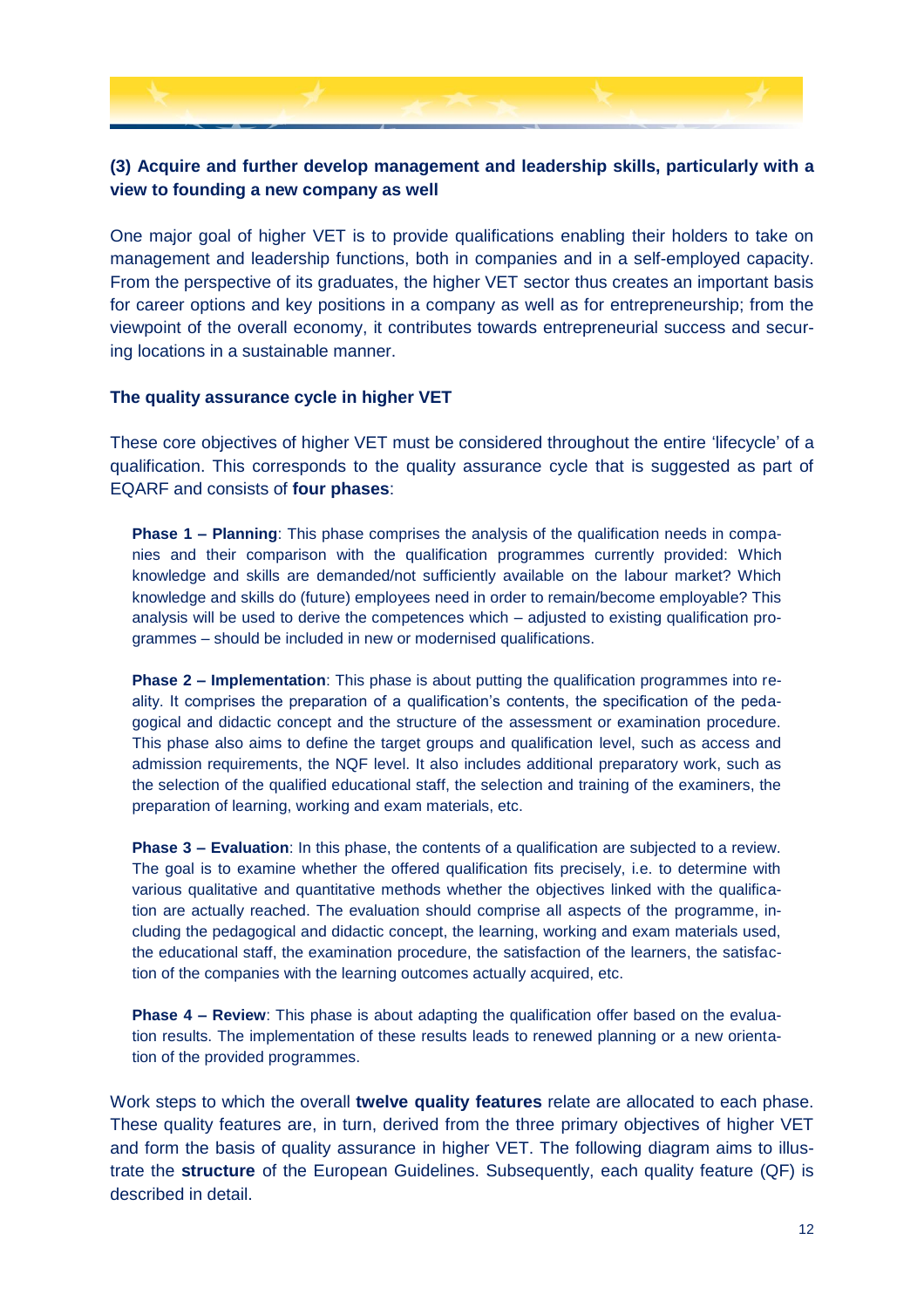

Diagram 1: Structure of the European Guidelines on Quality Assurance of Higher VET

| Meet the companies'<br>Secure the individuals'<br>demand for qualifications<br>employability |                                                                             |                                     | Acquire and further develop<br>management and leadership<br>skills                         |                                                                            |
|----------------------------------------------------------------------------------------------|-----------------------------------------------------------------------------|-------------------------------------|--------------------------------------------------------------------------------------------|----------------------------------------------------------------------------|
|                                                                                              |                                                                             |                                     |                                                                                            |                                                                            |
|                                                                                              |                                                                             |                                     |                                                                                            |                                                                            |
| Planning                                                                                     | Work step: Needs analysis                                                   |                                     | QF 1: A structured process for the identifi-<br>cation of the demand for qualifications    |                                                                            |
|                                                                                              |                                                                             |                                     | QF 2: Analysis of the demand for<br>qualifications by company representatives              |                                                                            |
| Implemen-<br>tation                                                                          | Work step: Development and<br>modernisation of higher VET<br>qualifications |                                     |                                                                                            | QF 3: A structured process for developing<br>or modernising qualifications |
|                                                                                              |                                                                             |                                     | QF 4: Steering of the development and<br>modernisation process by business<br>associations |                                                                            |
|                                                                                              |                                                                             |                                     | QF 5: Transparency in the presentation<br>of qualifications                                |                                                                            |
|                                                                                              | Work step: Teaching the education<br>content                                |                                     | QF 6: Orientation towards learners<br>with professional experience                         |                                                                            |
|                                                                                              |                                                                             |                                     | QF 7: Securing a high labour market<br>relevance of the provided qualifications            |                                                                            |
|                                                                                              |                                                                             |                                     | QF 8: Qualified educational staff with<br>experience from company-based practice           |                                                                            |
|                                                                                              | Work step: Implementation of an                                             |                                     | QF 9: A structured and transparent<br>process for the assessment procedure                 |                                                                            |
|                                                                                              | assessment procedure                                                        |                                     | QF 10: A valid assessment procedure<br>with examiners from professional practice           |                                                                            |
|                                                                                              |                                                                             |                                     |                                                                                            | QF 11: A systematic process for the                                        |
| Evaluation                                                                                   |                                                                             | Work step: Examination of the offer |                                                                                            | evaluation of the qualification offer                                      |

| Review | Work step: Deduction of conclusions | QF 12: Identification of improvement<br>measures as a result of the evaluation |
|--------|-------------------------------------|--------------------------------------------------------------------------------|
|--------|-------------------------------------|--------------------------------------------------------------------------------|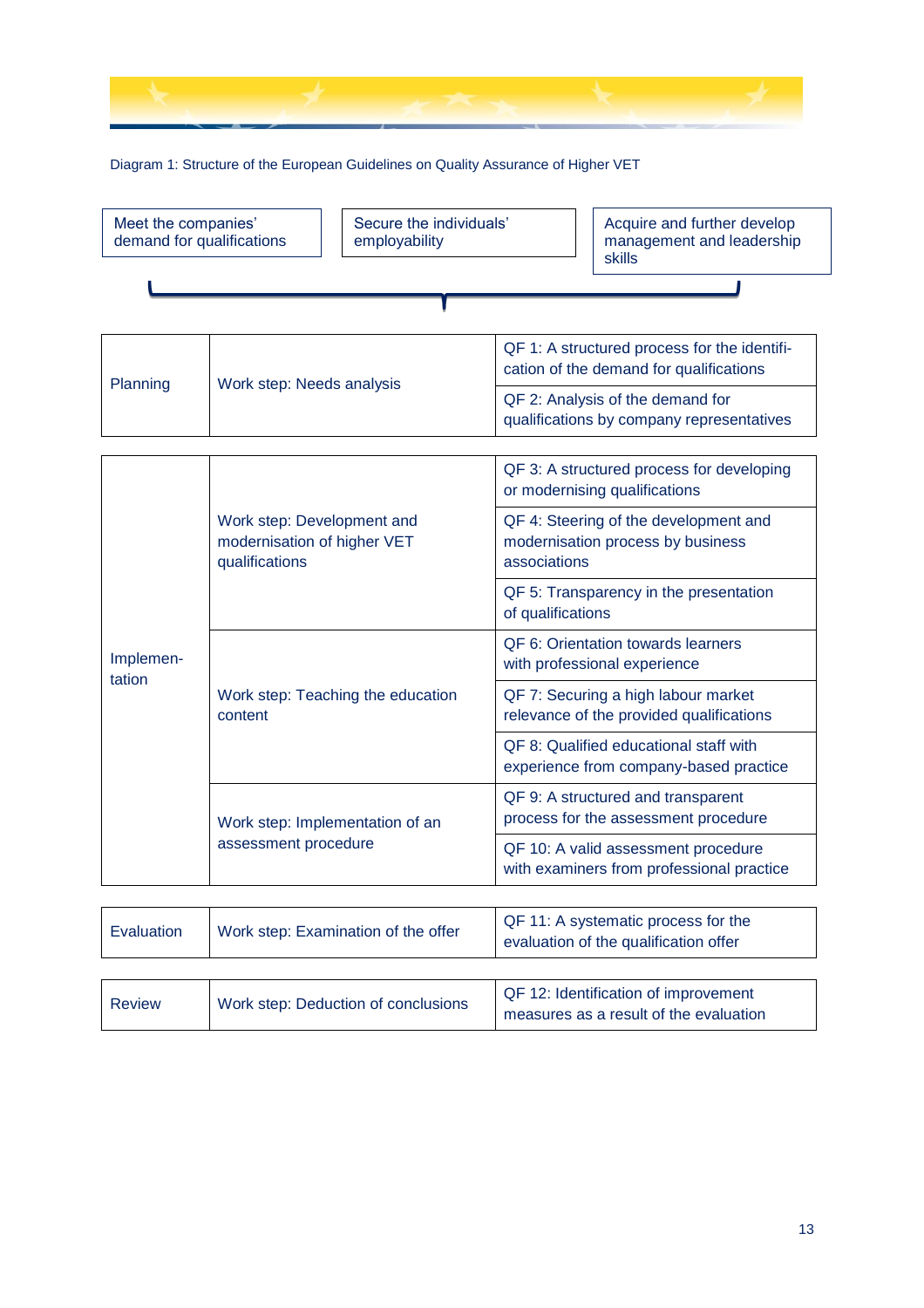

#### <span id="page-19-0"></span>**Phase 1: Planning**

#### Work step: Analysis of the needs analysis

#### **QF 1: A structured process for the identification of the demand for qualifications**

*As a rule, the companies themselves are the driving force behind the development of new and the modernisation of already established qualifications. This stimulus triggers a monitoring process controlled by business associations. In this process, the demand for qualifications among companies is identified in a structured manner. This safeguards the consistent demand-orientation of higher VET.*

Higher VET qualifications are characterised by their immediate proximity to the labour market. To guarantee this, the development of new qualifications and the adjustment of existing education and training programmes and qualifications should be preceded by comprehensive monitoring of qualification requirements in the companies. This guarantees alignment of the qualification offer and the demand for qualifications.

In principle, it is recommended that a monitoring process be launched that is controlled by professional and business associations and is characterised by a structured procedure adapted to the companies in order to identify their actual need for qualifications. Here, all relevant sources of information must be used that are available at the national and sectoral level and focus on the current – but especially on the future – qualification demand. The monitoring activities can comprise the evaluation of secondary statistics and relevant sectoral analyses (such as qualification needs studies) but they can also include the implementation of own surveys. Furthermore, attendance of conferences, sectoral days and other events can be useful for the monitoring work as they can also facilitate contacts with companies. This structured and comprehensive approach allows an early appraisal of qualification demands, which can then be considered appropriately in the development of qualification programmes.

Monitoring should be carried out at regular intervals, to be able to respond to the companies' qualification needs as quickly as possible and in a tailored manner.

#### **QF 2: Analysis of the demand for qualifications by company representatives**

*In order to gear higher VET towards the companies' demand for qualifications, company representatives play a decisive role in the analysis of the monitoring results. Here, the existing qualification structure of a sector needs to be considered as well.*

The qualifications provided in higher VET should be geared towards the qualification requirements expressed by the companies or economic sectors. For this purpose it is necessary to involve representatives of business associations and other professional practitioners in all phases of this process. Their direct involvement in the evaluation and interpretation of the information gathered in the course of different monitoring activities  $(\rightarrow$  QF 1) guarantees that higher VET qualifications are really developed 'from the economy, for the economy'.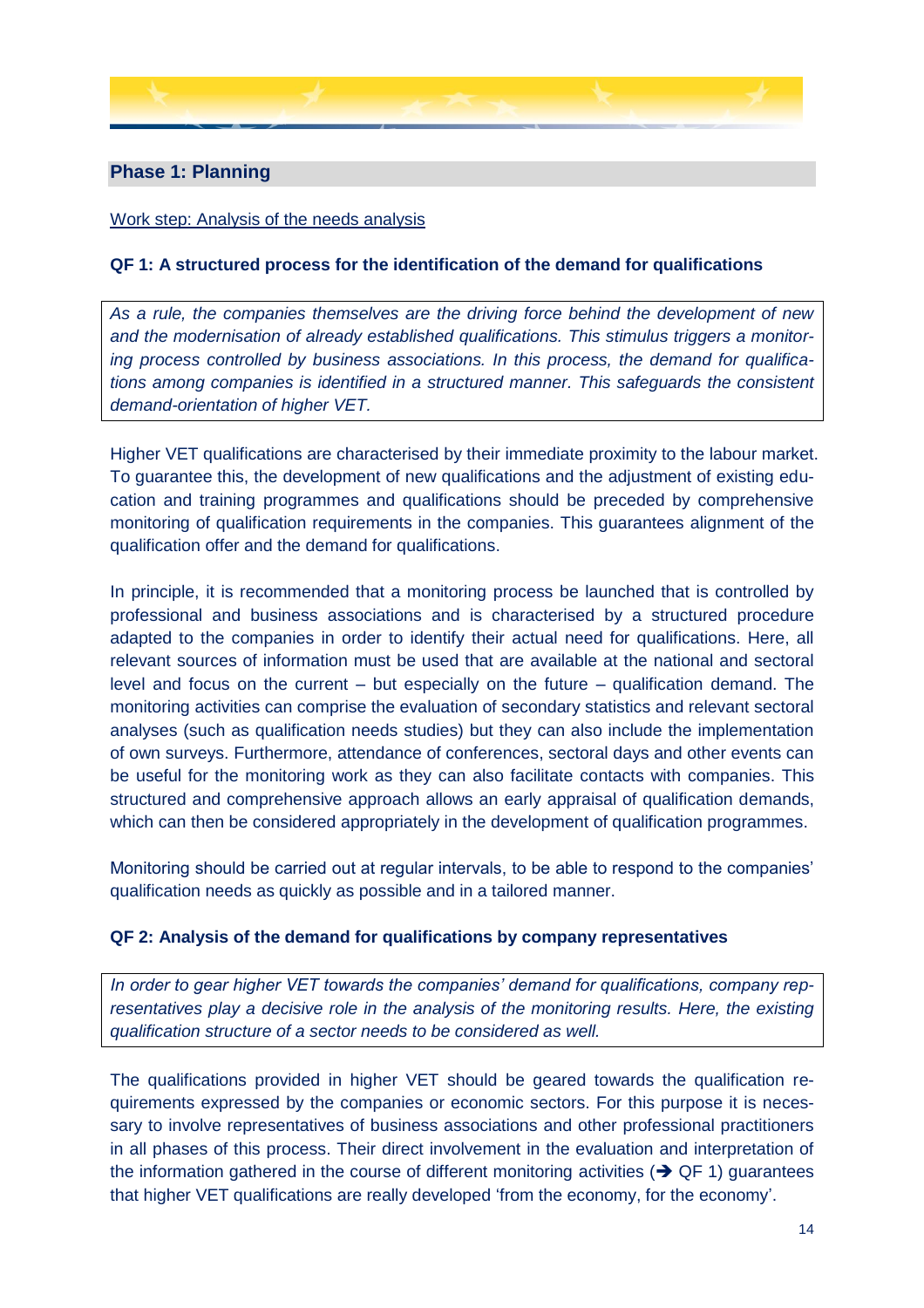

When analysing the monitoring results, it is also necessary to take account of skills and qualifications already existing among the employees in the economic sectors. This ensures that the provided qualifications can focus more specifically on the companies' demand which is not yet met, or not sufficiently met, on the labour market.

As well as the demand side, the supply side needs to be considered too. Before taking specific steps for the implementation of a qualification  $($  $\rightarrow$  Phase 2), it is recommended to analyse the existing qualification offer and assess if new programmes can be developed or existing ones adapted. It is additionally important to ensure that new or modernised programmes fit in with the qualification structure of the respective sector overall, i.e. they should build on existing programmes and qualifications or complement them sensibly ('career ladders') and facilitate transition to other qualifications ('permeability').

#### <span id="page-20-0"></span>**Phase 2: Implementation**

Work step: Development and modernisation of higher VET qualifications

#### **QF 3: A structured process for developing or modernising qualifications**

*The development of new and the adjustment of already existing qualifications to a changed professional practice follows structured and standardised procedures with participation of all relevant actors. This creates transparency and clarity for everyone involved in the qualification process.*

The development and modernisation process of higher VET qualifications should follow a clearly structured procedure. Here it is necessary to ensure that all relevant actors, especially representatives of companies  $(\rightarrow QF 4)$ , of the governance process, of VET research as well as the educational staff and the examiners are involved. They should be informed of the process flow, so that a smooth flow and exchange of information is guaranteed.

It is additionally important that the functions and responsibilities of all those involved in the process are clearly defined.

At the beginning of this process (cf. Diagram 2), consideration should be given as to which tasks and activities the graduates should be qualified in and what room for manoeuvre and scope for decision-making they should have. The requirements from professional practice, which were surveyed and analysed as part of the planning phase, should be taken into account in these considerations.

Subsequently the qualification to be attained should be defined, i.e. which learning outcomes the graduates must be able to prove by the end of their programme. Here it is essential to include a clear reference to the National Qualifications Framework (NQF) and its descriptors to guarantee transparency and comparability.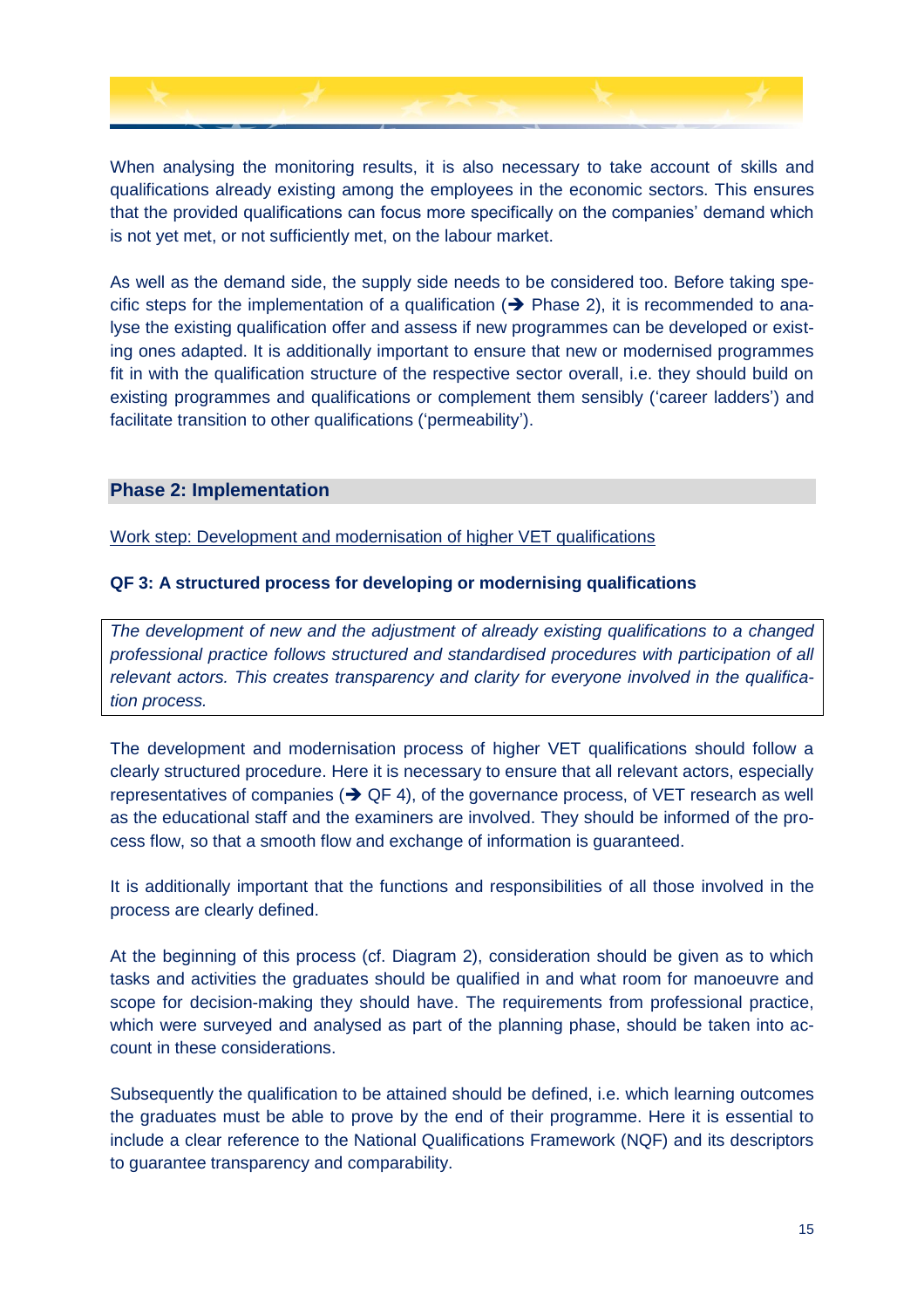

In another step, the learning process (if such a process is foreseen as mandatory) should be specified, i.e. the duration of the programme, its curricular contents, which didactic concept is applied, etc. In addition, it is necessary to define which access requirements the learners need to fulfil to complete the learning process and/or acquire the qualification. Furthermore it is necessary to describe in a transparent manner the final assessment procedure that makes it possible to determine and assess in a valid way the learning outcomes that are connected with the qualification. This includes the methodology, the instruments, the admission requirements (such as subject-specific employment), the specification of the assessment criteria and of the examiners.

| Procedure | Focus                                                                   | Key questions                                                                                                                                                                                                                                                                                                                                                                                                                                                                                                                                                  | Relevance<br>for QFs                       |
|-----------|-------------------------------------------------------------------------|----------------------------------------------------------------------------------------------------------------------------------------------------------------------------------------------------------------------------------------------------------------------------------------------------------------------------------------------------------------------------------------------------------------------------------------------------------------------------------------------------------------------------------------------------------------|--------------------------------------------|
| Step 1    | <b>Considerations</b><br>about the future<br>graduates                  | In which sectors/business areas/activity fields will the<br>$\qquad \qquad -$<br>graduates work?<br>Which activities will they carry out?<br>What room for manoeuvre, leeway and scope for deci-<br>$\overline{\phantom{0}}$<br>sion-making will they have?                                                                                                                                                                                                                                                                                                    | QF 1, QF 2,<br>QF4                         |
| Step 2    | Definition of the<br>qualification                                      | What do the graduates have to know and be able to do<br>by the end of the programme?<br>What degree of independence and responsibility will the<br>graduates enjoy?                                                                                                                                                                                                                                                                                                                                                                                            | QF <sub>5</sub>                            |
| Step 3    | Conception of<br>the learning<br>process and<br>assessment<br>procedure | What will be the duration of the course? When should<br>the periods of instruction be offered?<br>What content will be taught?<br>$\qquad \qquad -$<br>Which didactic concept will be applied?<br>$\overline{\phantom{0}}$<br>Which access requirements will be applied in the pro-<br>-<br>qramme?<br>How are the learning outcomes identified? Which meth-<br>-<br>ods, instruments, parts of the procedure, etc. and which<br>requirements for admission to the assessment proce-<br>dure will be applied?<br>Which educational staff can be employed? etc. | QF 6, QF 7,<br>QF 8, QF 9,<br><b>QF 10</b> |

Diagram 2: Procedure for the development and modernisation of a qualification

It is also essential that the development and modernisation process be based on the respective legal or regulatory framework. This applies especially to regulated professions.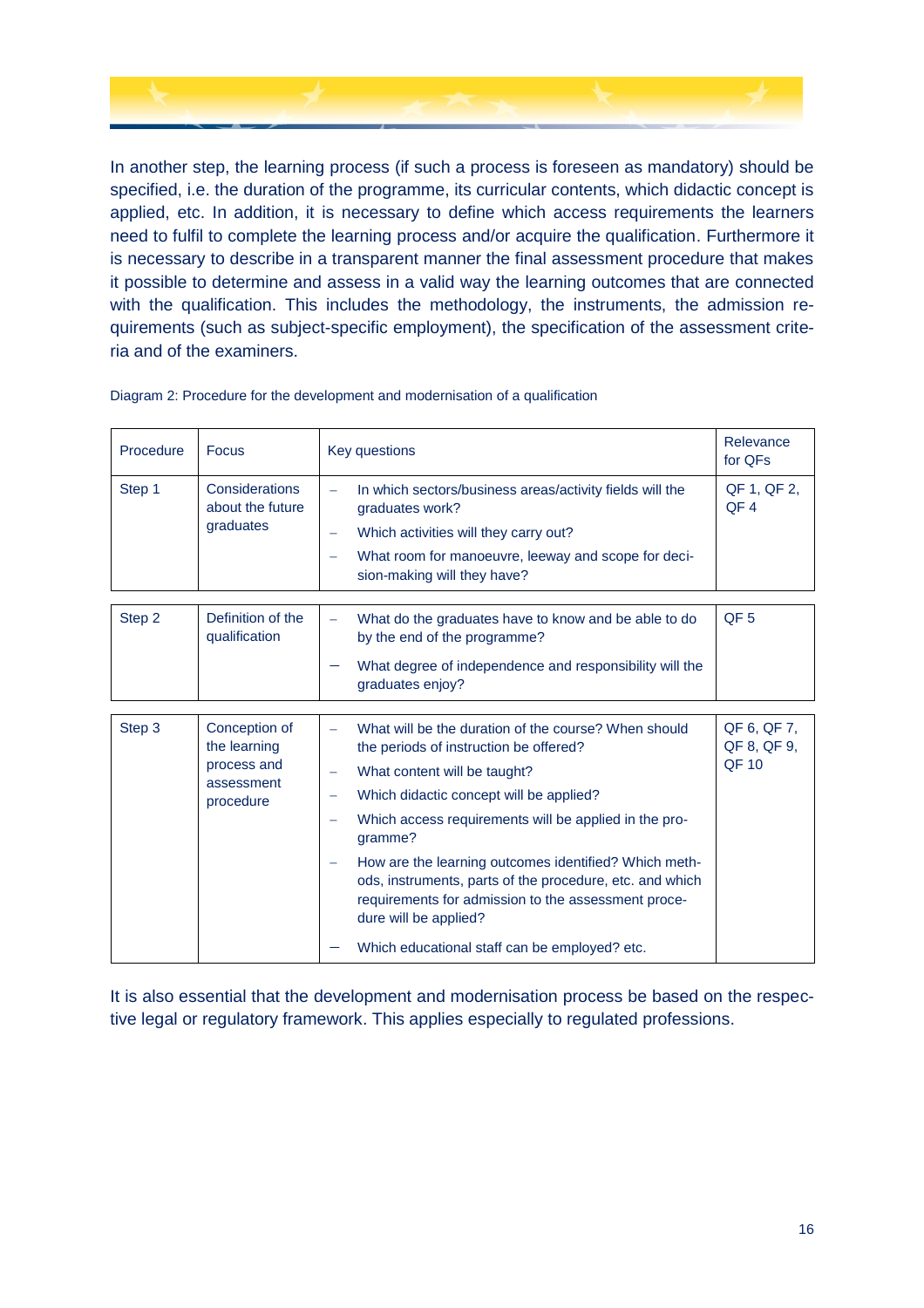

#### **QF 4: Steering of the development/modernisation process by business associations**

*The development/modernisation of higher VET qualifications is controlled to a substantial degree by professional and company associations. Their expert knowledge in this process ensures that the qualifications provided meet the companies' demand for qualifications precisely.*

One major quality feature of higher VET qualifications is their direct applicability in the work and business processes of companies. This explains their high relevance for the labour market, which in turn results in clear added value for the individuals' employability. This is safeguarded by the direct involvement of representatives from companies and business associations in the development/modernisation of higher VET qualifications. These individuals should have comprehensive expert knowledge in the relevant economic sector/field of work and, where necessary, exert executive and staff management functions (such as the training of apprentices). It is also beneficial if they have gathered experience as trainers and/or examiners in higher VET as they can contribute this expert knowledge to the development/ modernisation process as well.

Professional practitioners provide crucial help in the transfer of the companies' needs for qualifications ( $\rightarrow$  QF 1), which are the result of technological innovations for example, to specific qualification contents. In this way, a bridge is built between the labour market and the education sector – a distinctive feature of the higher VET sector. Direct involvement of professional practitioners in the process of the development, adjustment and implementation of higher VET qualifications – a process steered by the professional and business associations – is therefore absolutely essential.

#### **QF 5: Transparency in the presentation of qualifications**

*A transparent presentation both of the internal processes at higher VET qualification providers and of the qualifications to the outside leads to more clarity and an enhancement of understanding. Transparency additionally strengthens trust in these education programmes and qualifications, which increases their acceptance and fosters permeability to other education sectors.*

Higher VET qualifications should be presented in a transparent, clear and understandable form. This concerns, on the one hand, the internal processes at educational providers and certifying bodies. It is recommended that processes and procedures – such as regarding the selection of the education staff, the recording of the assessment procedure, possibilities of appeals/objections to the examination results, measures of examination/examiner monitoring, etc. – be set out and described in detail to ensure they are clear to all parties involved.

On the other hand, it is necessary to ensure transparency in the presentation of the qualifications to the outside. Here the description in the form of learning outcomes is essential. This aims to make the knowledge, skills and competences (in the sense of autonomy and respon-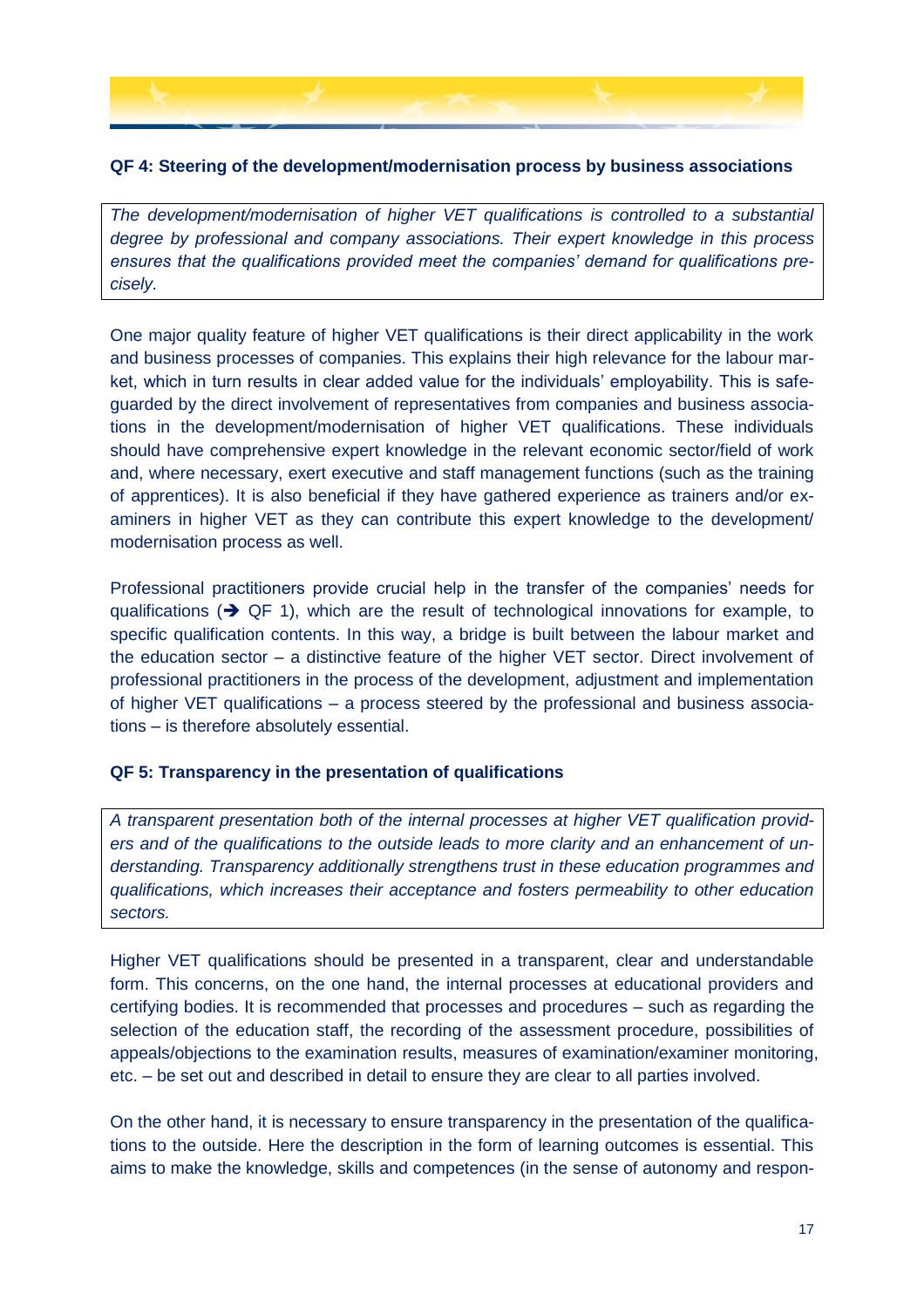

sibility) associated with the qualifications visible. Furthermore it is recommended that the following details about the qualifications be added:

- the title of the qualification
- the NQF/EQF level
- the requirements and criteria for admission to the qualification programme
- the duration of the programme/course, where relevant
- rights acquired when obtaining the qualification
- the contents, duration, methods, procedures and instruments to determine and assess the acquired learning outcomes
- the access options and credit transfer options to other qualifications

The transparent presentation aims to clearly express the commitment of the qualification provider to meet the demands and reach the objectives connected with the qualification. In addition, it aims to ensure a high degree of acceptance is reached. Furthermore, a transparent presentation should promote the qualification's access options to other education sectors and its recognition in the national and international context.

#### Work step: Teaching the education content

#### **QF 6: Orientation towards learners with professional experience**

*Higher VET qualification programmes are mainly targeted towards holders of subject-specific IVET qualifications and/or relevant professional practice. The offer therefore serves to deepen and expand existing subject-specific and interdisciplinary competences, on the one hand. On the other, it enables learners to assume decision-making and managerial responsibility.*

Participants in qualification programmes offered in higher VET usually have a vocational qualification and/or several years of practical work experience. Frequently they are active in the respective specialist field while acquiring the higher VET qualification at the same time so that they can also contribute their varied professional experiences and subject-related expertise directly to the teaching process.

Therefore the teaching/learning process should be designed in a way that the existing specialist skills and the practical knowledge obtained by the learners is taken into account. One major objective of higher VET is that learners acquire subject-specific further qualifications to enable them to tackle different, even unforeseeable challenges in their professional practice. For that reason, attention should be paid in the programme/course not only to expanding specialist skills but also (and especially) to strengthening the soft skills that are required when faced with more complex tasks, such as problem-solving skills, the ability to deal with conflict, innovation capacity, customer orientation, etc. Major importance should also be attached to teaching managerial and leadership skills as, in practice, graduates frequently head work/project teams, organisational units or companies and therefore also assume responsibility for the staff in their areas.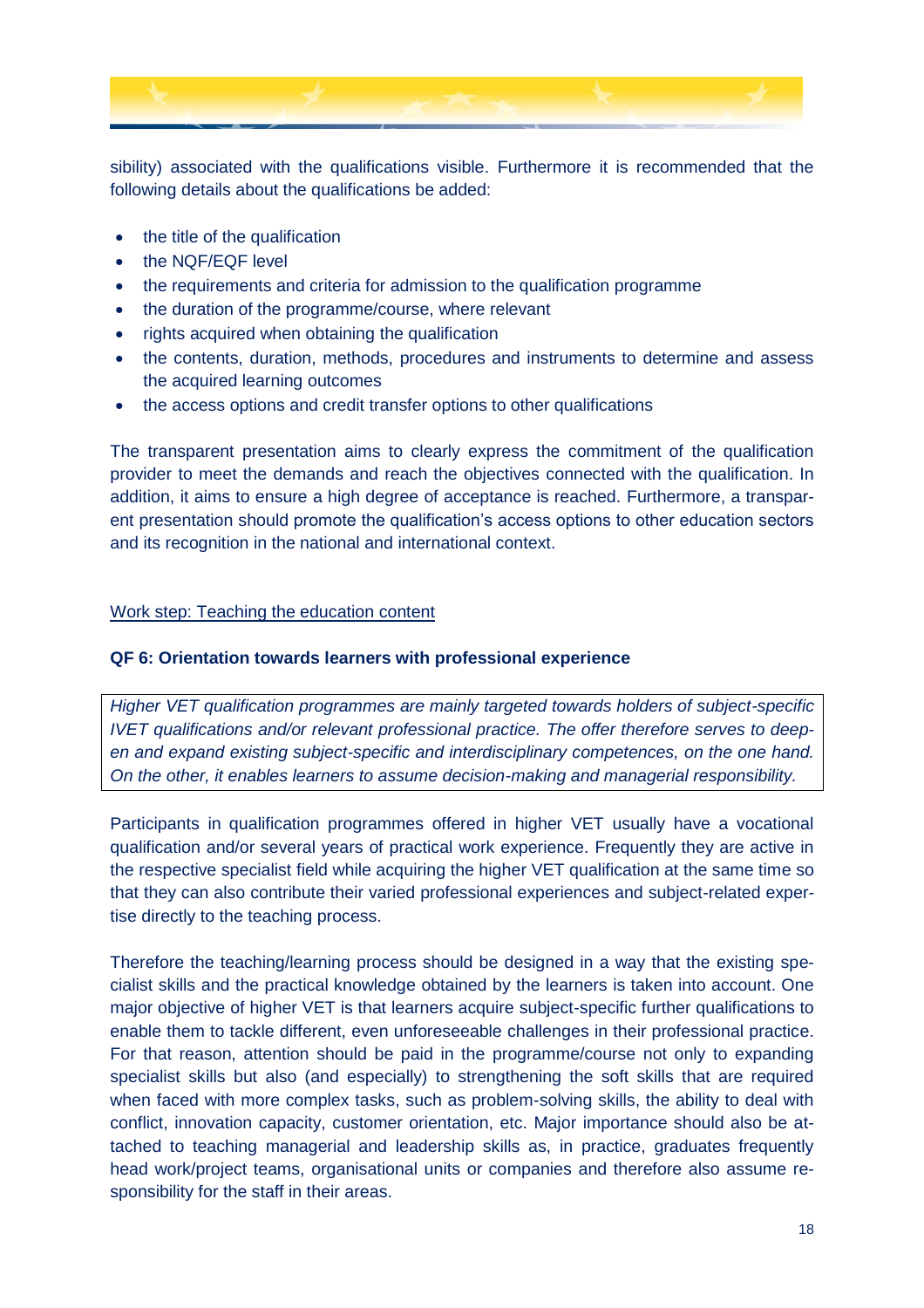

It is not only the provided range of education programmes itself which should be geared towards learners with experience from practice but also any guidance and support provided in advance should be oriented towards these learners. In consultations the education and training providers should identify the educational objectives of interested learners and show them which specific qualification options they have. These advisory talks should also be used to ensure that the target group of the respective qualifications provided is as homogeneous as possible to gear the teaching process as well as possible towards existing skills and experiences.

#### **QF 7: Securing a high labour market relevance of the provided qualifications**

*Graduates of higher VET are equipped with skills that can be applied directly on the labour market. This requires a clear focus on practical work when education content is taught. This is achieved in particular by maintaining close contacts with professional practice, which are established in varied ways.*

Higher VET qualification programmes are aimed at the acquisition of professional skills, complemented by theoretical knowledge of the respective specialist field. The theoretical knowledge that is required and necessary for professional skills is taught based on practical work. The professional activity field is at the foreground rather than academic knowledge/the respective discipline. Therefore it is necessary to gear the teaching of learning content to the companies' work and business processes and thus create as many links as possible to professional practice. Not only should the learners contribute their practical experiences to the learning process ( $\rightarrow$  QF 6); the teachers ( $\rightarrow$  QF 8) and examiners ( $\rightarrow$  QF 11) should also have company-based practical experience or come from practice.

The materials used in the course of the learning process should be oriented towards examples from practice and guarantee direct applicability at the place of work. Practice orientation can additionally be created by setting up contacts with companies, such as in company visits, lectures held by company representatives, 'fireside chats', discussion rounds, etc.

As part of the project work or final papers/thesis work, learners should work on real-life tasks for/in cooperation with companies. Where education and training programmes are not provided in tandem with practical work anyway, practice phases at companies can also be integrated into the educational offer. Here companies become important places of learning which contribute to strengthening and deepening the learners' professional competence.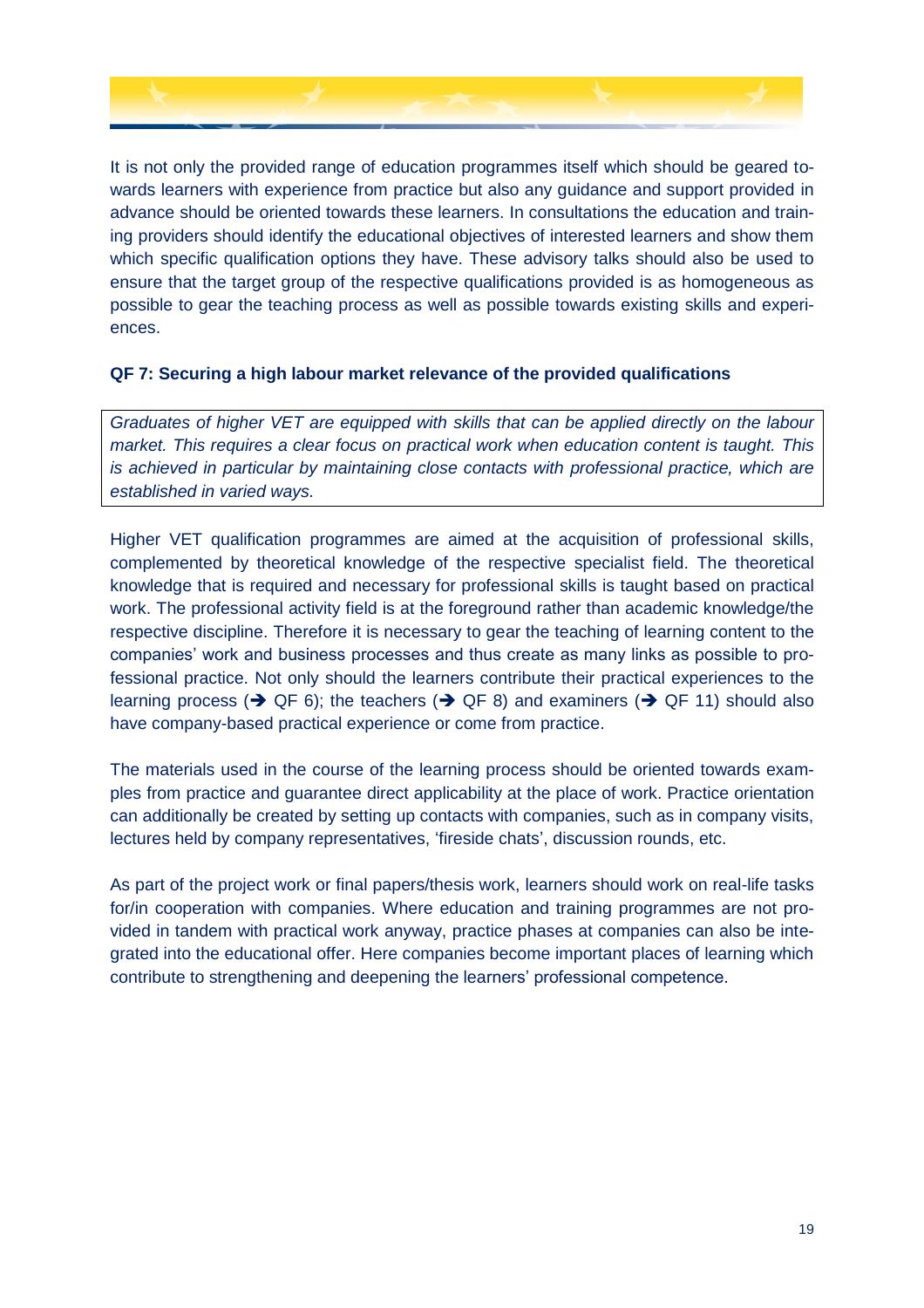

#### **QF 8: Qualified educational staff with experience from company-based practice**

*Learning/teaching processes in higher VET are carried out by people who not only have the required pedagogical and didactic competences but also practical job-specific and companybased experience. In this way it is possible to gear these processes towards current requirements and authentic situations.*

The teaching staff are of vital importance in higher VET. Their expert knowledge contributes significantly to the quality of the teaching/learning processes. They should not only be qualified to work with mostly adult learners, but should also and above all have practical professional experience and up-to-date subject-specific expert knowledge which they can introduce directly into their teaching practice. Only teachers who know the reality of the business world can pass on this knowledge and experience to their learners. Depending on the specific educational objective, however, experts on subject-specific theory can be involved in the teaching/learning process.

In-depth practical know-how is also indispensable because, as a rule, the learners themselves have practical specialist skills  $(\rightarrow QF 6)$  which they want to expand and deepen by attending a higher VET programme. Practical experience should therefore be a key criterion when selecting the teachers. In order to qualify professional practitioners also in a pedagogical and didactic respect, above all for teaching (mostly) adult learners, attendance of related CET programmes should be foreseen.

But orientation towards real-life situations is important not only for the teaching/learning processes – the learning materials, project work and other work instructions also have to be geared towards practice ( $\rightarrow$  QF 7). It is only through a close link with practice that teaching can be oriented towards the companies' needs.

#### Work step: Implementation of an assessment procedure

#### **QF 9: A structured and transparent process for the assessment procedure**

*The awarding of qualifications is based on a structured and transparent assessment procedure. Standardised processes, an open information policy and integration into a businessoriented governance structure create clarity and enhance trust in the attained qualification.*

The assessment procedure, i.e. the process which has to be carried out to acquire the higher VET qualification, should follow a precise structure that is clearly communicated to the outside. For this it is necessary to present in a transparent manner which methods, instruments and procedures are used to check the attainment of the learning outcomes laid down in the implementation phase  $($   $\rightarrow$  Phase 2) as well as which assessment criteria are applied in this process and how the results are documented. This information should be presented in a way that others, especially learners, but also 'successor institutions' (i.e. companies or advanced educational establishments where higher VET graduates are admitted) can understand it.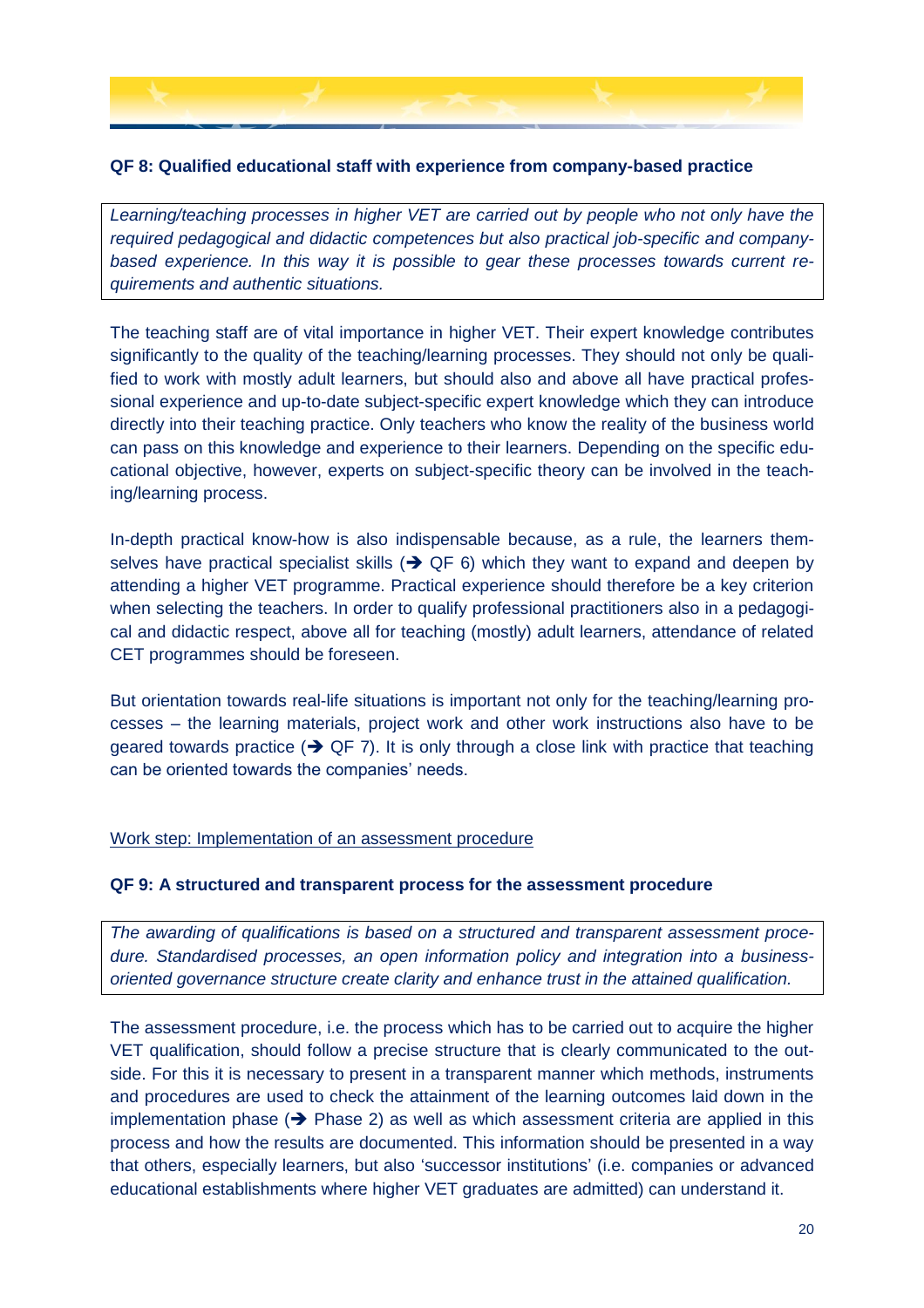

Additionally, it is essential to lay down the responsibilities of everyone involved in the assessment procedure. A continual exchange of information should be established between all those who are involved in the qualification process (such as between teachers and examiners). In this way it is possible to match the tasks fulfilled and the steps taken by those involved better with the materials, such as manuals, work tasks, exam catalogues, and similar, which are used throughout the process.

Clearly laid-down structures, an open communication flow and integration into a businessoriented governance structure contribute substantially to improving understanding of the qualification and thus strengthening trust in it and its credibility.

#### **QF 10: A valid assessment procedure with examiners from professional practice**

*The assessment procedure is to be organised in such a way that the learning outcomes connected with the qualification can be proven in an objective and valid way. An essential aspect here is the involvement of professional practitioners from the companies who can contribute their specialist competences in the course of the procedure. It is also important to distinguish between teaching and examining tasks. Here the principle applies: those who teach do not examine.*

The methods and instruments applied in the assessment and examination procedure should be selected in a way that they lead to valid and objectively understandable results. A high degree of practice orientation of the tasks used in them can be achieved by gearing them towards situations at work which might really occur (such as customer orders, specific problems arising in the implementation of projects, challenges created by legal changes or changes of staff, etc.). This practice orientation should mainly be ensured by involving professional practitioners from companies who can contribute their specialist expertise and practical experience to the entire exam process, such as for creating exam assignments or holding expert talks. In addition, practitioners are able to assess the professional competence of the candidates, i.e. assess whether they have actually reached the objectives/requirements connected with the qualification and whether they can apply them in practice.

As well as in-depth subject-specific expert knowledge, examiners should also have examspecific and teaching-related skills. It is therefore recommended to offer relevant training programmes and materials (such as examiners' manuals) and ensure that they regularly take part in CVET programmes.

In principle, assessment procedures in higher VET should have the character of external evaluations. Therefore the responsibility for the assessment and appraisal of learners should not be part of the teachers' sphere of competence but be transferred to separate independent bodies. This separation prevents any possible conflict of interest and achieves a high degree of objectiveness and validity.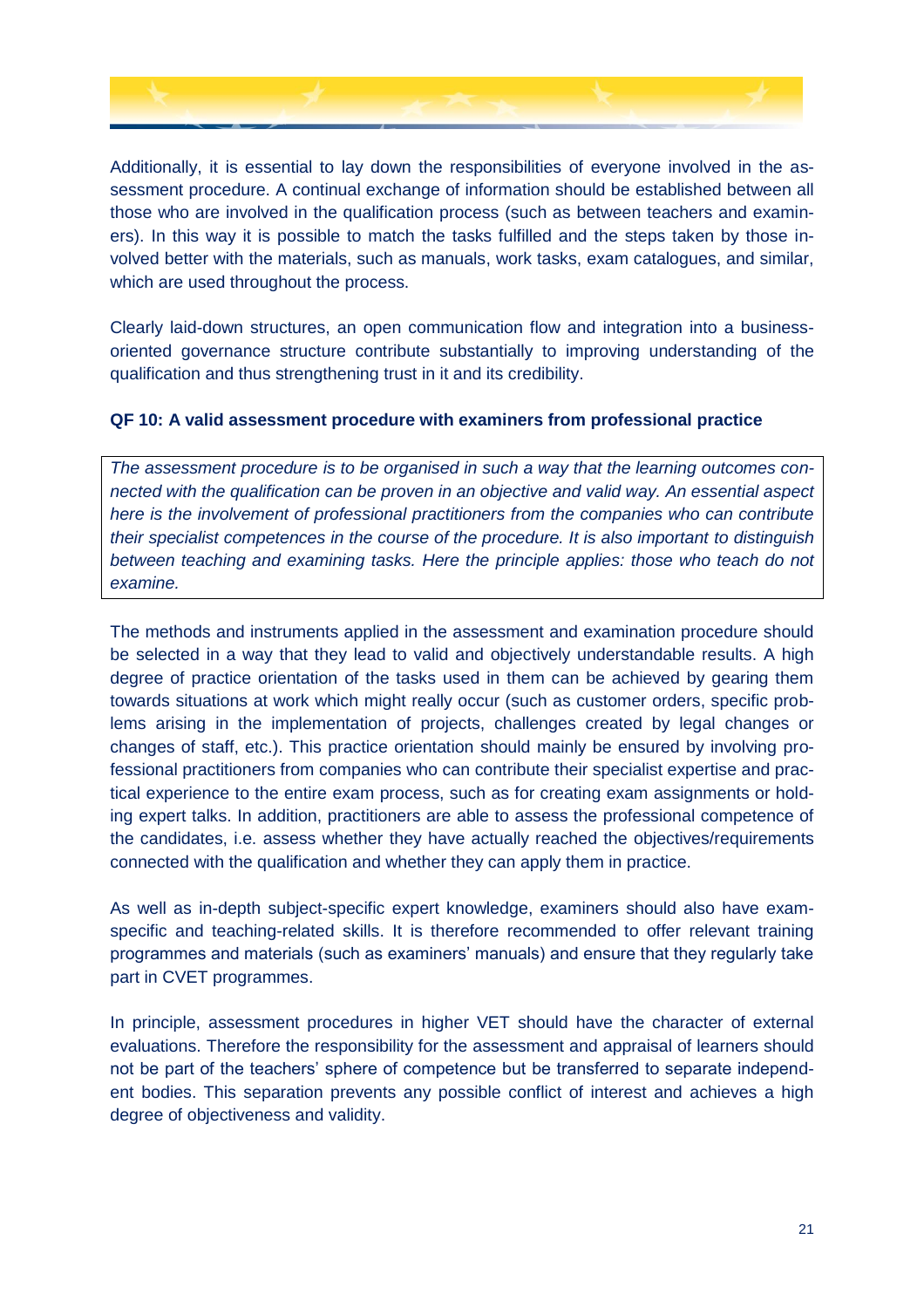

#### <span id="page-27-0"></span>**Phase 3: Evaluation**

#### Work step: Examination of the offer

#### **QF 11: A systematic process for the evaluation of the qualification offer**

*To maintain and improve the quality of qualification offers it is necessary to evaluate them at regular intervals and as part of a systematic process. The basis for this evaluation is formed by data and feedback from graduates, employers and all those involved in the planning and implementation of qualifications.*

The qualification offer should regularly be subjected to a quality check to identify any required changes and be able to make adjustments if necessary. It is recommended to define a systematic process for this evaluation to collect feedback – in the form of both quantitative data and qualitative information – as comprehensively as possible.

It is important for all relevant actors in the planning and implementation phase of a qualification to be involved in the evaluation. These people should hold regular exchanges about the qualification offer – not only to identify improvement potential but also to guarantee a uniform and coordinated procedure.

One aspect which is gaining in importance for the evaluation is to collect feedback from the graduates – not only immediately after they have acquired the qualification (for instance to obtain feedback about their satisfaction with the training contents, the teachers, the examiners, etc.), but also some time afterwards, to subject the qualification requirements and objectives of the qualification provider ( $\rightarrow$  QF 5) to a reality check. These should mainly be determined based on the impact of the qualification for the companies on the labour market (such as by the type of activities pursued by holders of the qualification based on their graduation, by the development of their income situation, their decision-making powers, their management and executive functions, etc.).

In addition, the companies should be questioned about how precisely the qualification offer meets their requirements and if they possibly have any requests for changing it. The feedback from the companies also serves to determine whether the expectations which the provider has in connection with their qualifications are actually met in practice, i.e. if the graduates are employed in line with their qualification in the companies, if the desired effects happen (e.g. promotion to an executive position) and if this enhances the staff's employability.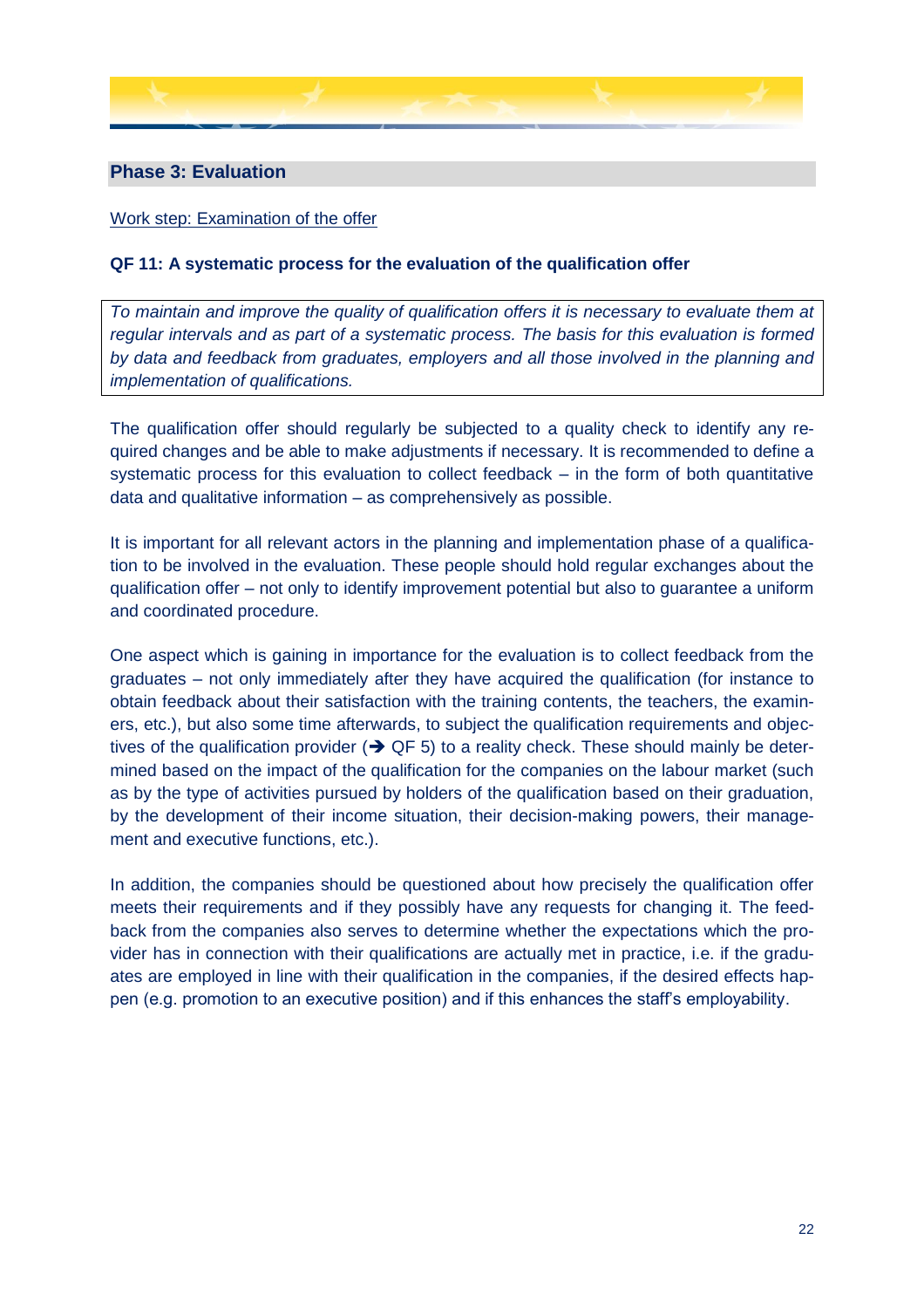

#### <span id="page-28-0"></span>**Phase 4: Review**

#### Work step: Deduction of conclusions

#### **QF 12: Identification of improvement measures as a result of the evaluation**

*The analysis of the information gathered in the course of the evaluation allows conclusions to be drawn for improving the qualification offer. These conclusions are included in the adjustment of the qualification offer and thus safeguard its quality.*

The quantitative and qualitative information collected in the course of the evaluation should be analysed and discussed in the bodies responsible for the qualification. In addition, conclusions should be drawn from it about the work steps required to improve and modernise the qualification offer.

#### <span id="page-28-1"></span>**Abstract**

By way of summary, three key points can be derived from the **twelve quality features**. These points are at the core of quality assurance in higher VET:

- 1. **Ensuring proximity to the labour market**: Higher VET is demand-driven. One characteristic of the quality of higher VET is the involvement of representatives from professional practice in the entire 'lifecycle' of a qualification – from the needs analysis to the implementation of measures aiming to improve the qualifications on offer.
- 2. **Governance structure with close ties to the economy**: The close connection between companies and higher VET is also reflected in the governance structure. This is characterised by the institutional cooperation of organisations with close ties to the economy, such as chambers, professional associations and – depending on the context – social partners as well as responsible state authorities and ministries. This ensures that higher VET is geared towards the specific requirements of the companies and the labour market, both conceptually and in practical implementation ('qualifications from the economy, for the economy').
- 3. **Safeguarding transparency**: Transparency creates awareness, awareness strengthens trust, trust leads to appreciation and recognition. To safeguard transparency it is important to structure all the processes and procedures throughout the 'lifecycle' of a qualification and communicate information clearly.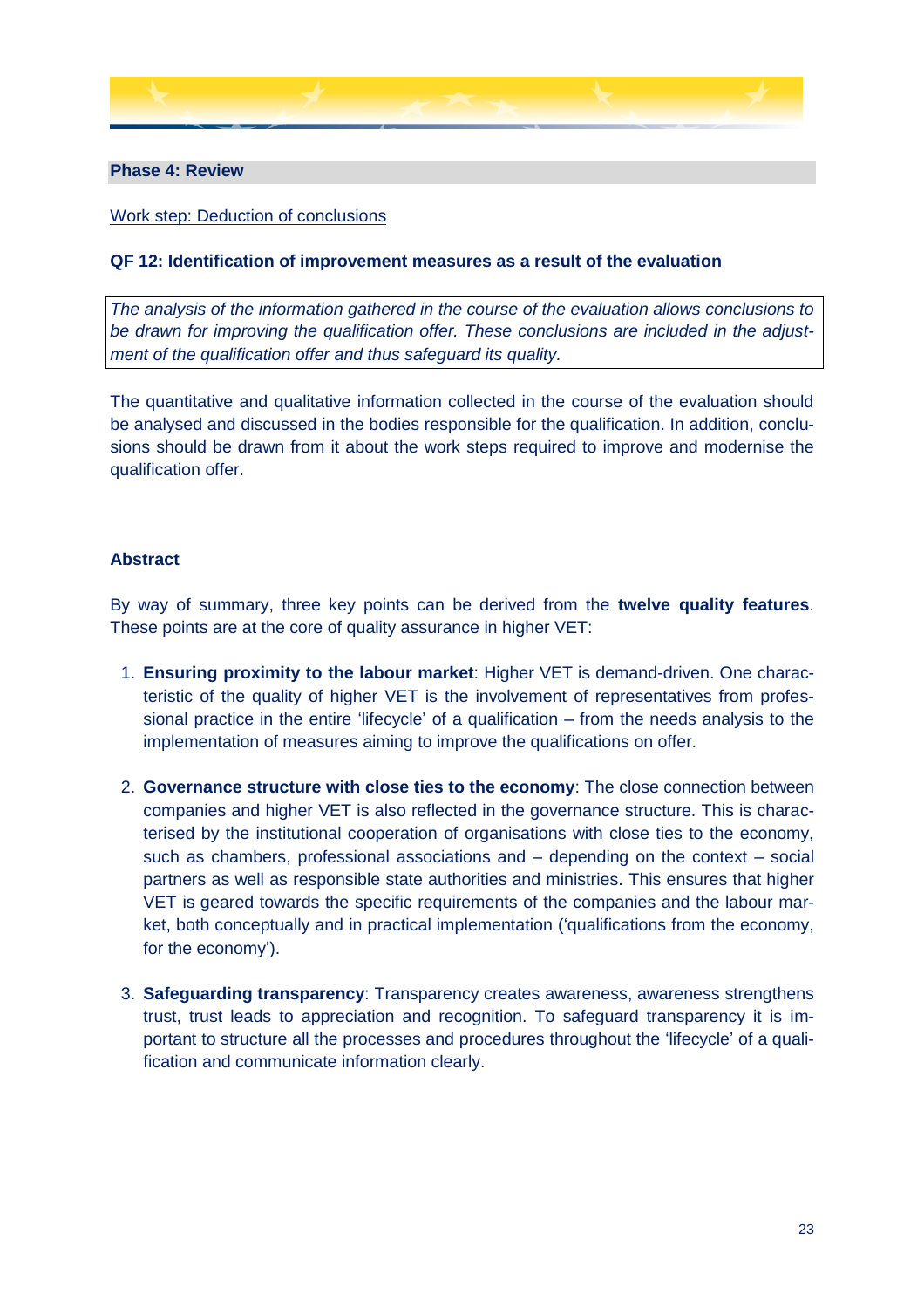

## <span id="page-29-0"></span>**4. European Network on Quality Assurance in Higher Vocational Education and Training**

The **European Network on Quality Assurance in Higher Vocational Education and Training**, which is coordinated by UEAPME, was set up in May 2017. Initially, its target group is stakeholder organisations which are organised in the UEAPME Training Committee; it is planned that interested organisations and institutions outside of this committee can also become members of the Network in the future.

It is the **goal** of this Network to

- promote the topic of higher VET, especially the aspect of quality assurance in higher VET, at the European and national level,
- contribute expert knowledge on higher VET, particularly regarding quality assurance in higher VET, to related discussion processes at the European and national level,
- further develop the European Guidelines on Quality Assurance in Higher VET,
- encourage the application and implementation of the European Guidelines on Quality Assurance in Higher VET,
- participate in the exchange and transfer of expert knowledge, experience and best practice examples in higher VET, especially regarding quality assurance in higher VET, inside and outside the Network, such as by participation in events or the dissemination of information.

#### It is **expected** of the Network members that they

- contribute their expert knowledge of different aspects of higher VET, especially aspects of quality assurance in higher VET,
- take part in discussions about higher VET, especially regarding quality assurance in higher VET,
- share information, knowledge and expertise with other members of the Network,
- implement the European Guidelines on Quality Assurance in Higher VET and encourage their implementation,
- contribute to the further development of the European Guidelines on Quality Assurance in Higher VET.

To become a member of the European Network on Quality Assurance in Higher Vocational Education and Training, it is necessary to fill in a **Declaration of Interest**. The relevant form is available for download at the QA HiVETnet website: [https://www.ibw.at/bibliothek/id/356/.](https://www.ibw.at/bibliothek/id/356/)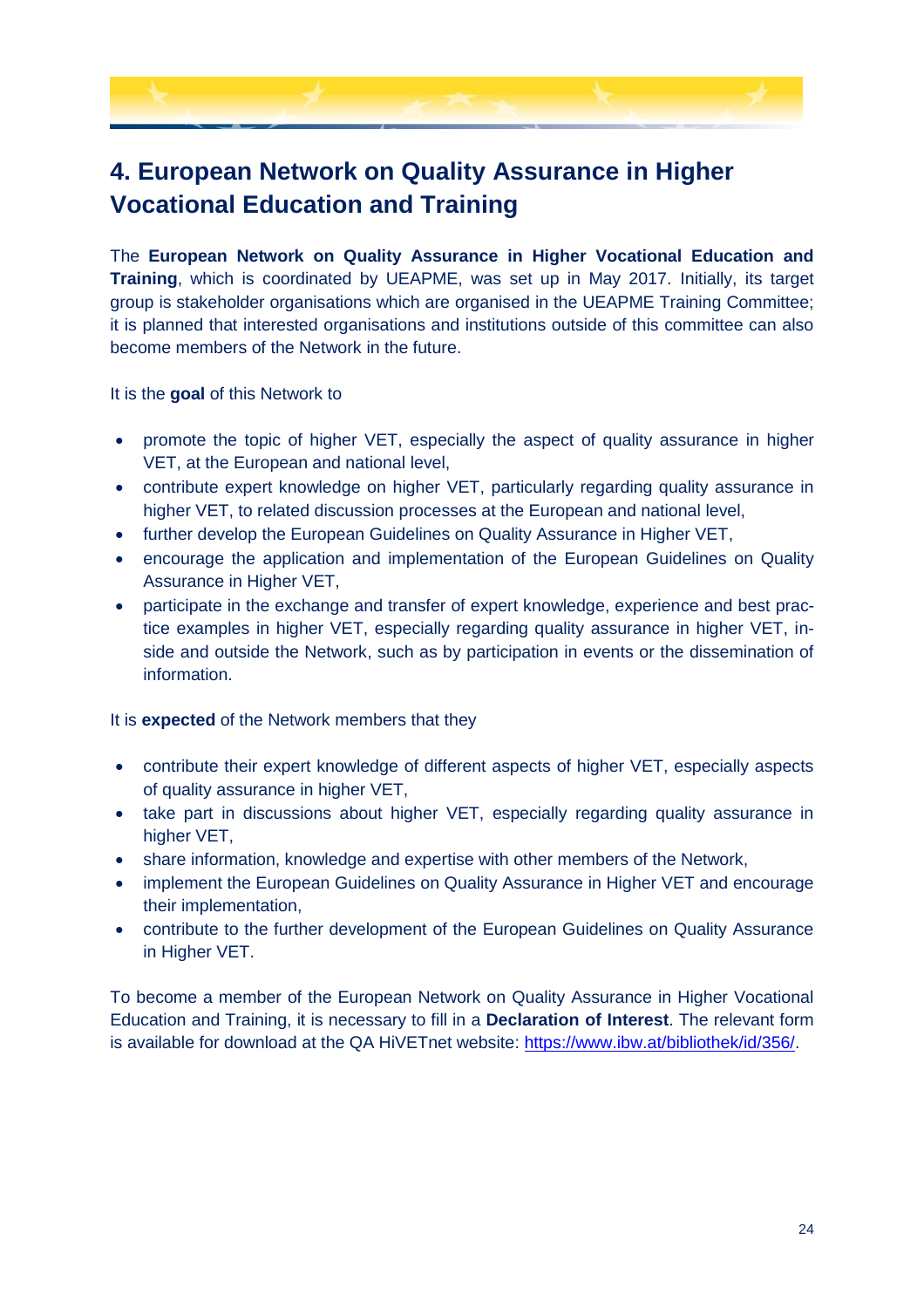### **Overview of the quality features of higher VET**

<span id="page-30-0"></span>

| QA phases/<br>'lifecycle' of a<br>qualification | <b>Work steps</b>                                                   | <b>Quality features (QF)</b>                                                              | <b>Key recommendation</b>                                                                                                                                                                                                                                                                                                                                                                                                       |
|-------------------------------------------------|---------------------------------------------------------------------|-------------------------------------------------------------------------------------------|---------------------------------------------------------------------------------------------------------------------------------------------------------------------------------------------------------------------------------------------------------------------------------------------------------------------------------------------------------------------------------------------------------------------------------|
| Planning                                        | Needs analysis                                                      | QF 1: A structured process for the identifi-<br>cation of the demand for qualifications   | As a rule, the companies themselves are the driving force<br>behind the development of new and the modernisation of<br>already established qualifications. This stimulus triggers a<br>monitoring process controlled by business associations. In<br>this process, the demand for qualifications among compa-<br>nies is identified in a structured manner. This safeguards<br>the consistent demand-orientation of higher VET. |
|                                                 |                                                                     | QF 2: Analysis of the demand for qualifi-<br>cations by company representatives           | In order to gear higher VET towards the companies' de-<br>mand for qualifications, company representatives play a<br>decisive role in the analysis of the monitoring results.<br>Here, the existing qualification structure of a sector needs<br>to be considered as well.                                                                                                                                                      |
| Implementation                                  | Development and<br>modernisation of<br>higher VET<br>qualifications | QF 3: A structured process for<br>developing/modernising qualifications                   | The development of new and the adjustment of already<br>existing qualifications to a changed professional practice<br>follows structured and standardised procedures with par-<br>ticipation of all relevant actors. This creates transparency<br>and clarity for everyone involved in the qualification pro-<br>cess.                                                                                                          |
|                                                 |                                                                     | QF 4: Steering of the development/ mod-<br>ernisation process by business<br>associations | The development/modernisation of higher VET qualifica-<br>tions is controlled to a substantial degree by professional<br>and company associations. Their expert knowledge in this<br>process ensures that the qualifications provided meet the<br>companies' demand for qualifications precisely.                                                                                                                               |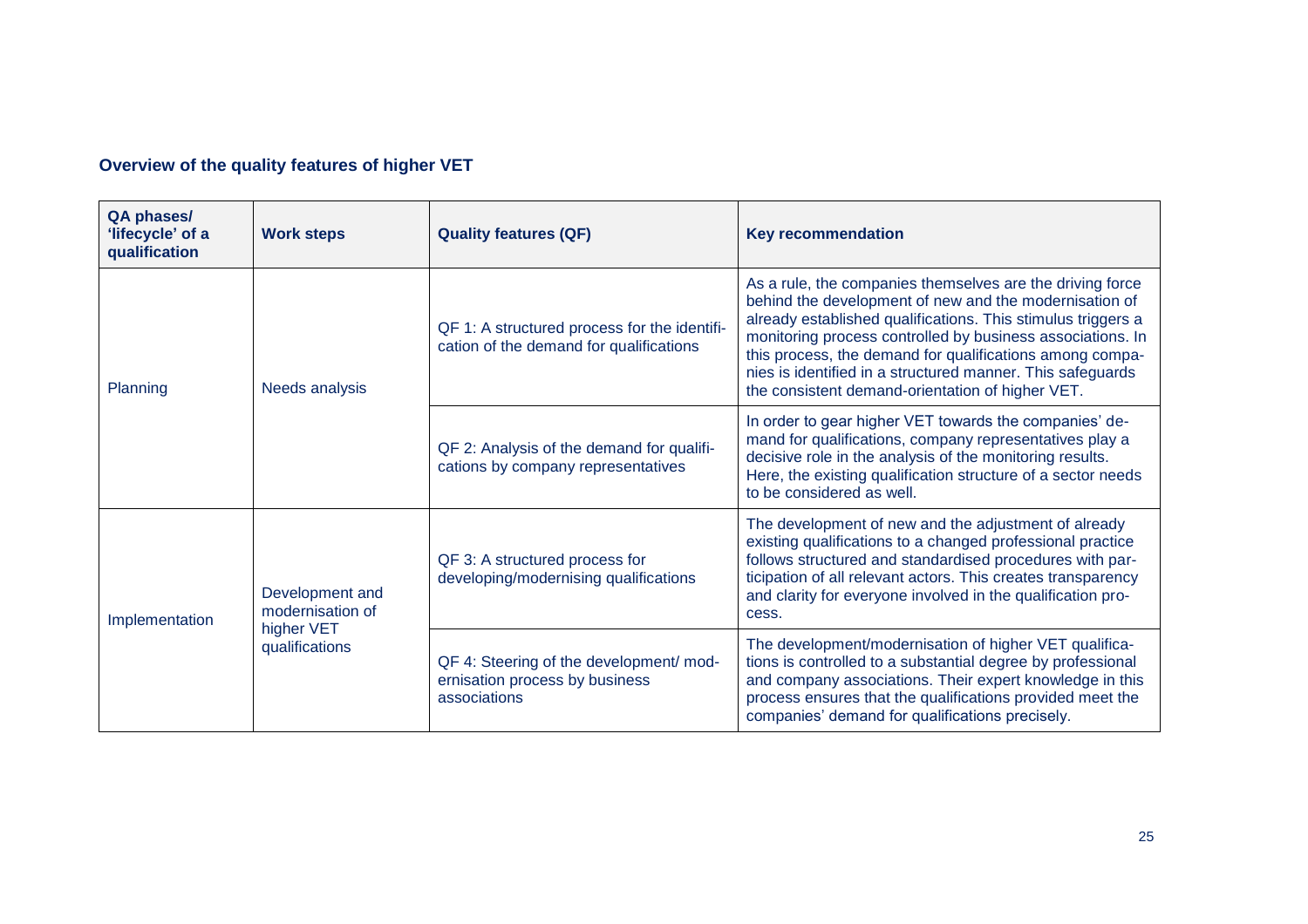| QA phases/<br>'lifecycle' of a<br>qualification | <b>Work steps</b>                                               | <b>Quality features (QF)</b>                                                       | <b>Key recommendation</b>                                                                                                                                                                                                                                                                                                                                                                                       |
|-------------------------------------------------|-----------------------------------------------------------------|------------------------------------------------------------------------------------|-----------------------------------------------------------------------------------------------------------------------------------------------------------------------------------------------------------------------------------------------------------------------------------------------------------------------------------------------------------------------------------------------------------------|
| Implementation                                  | Development/<br>modernisation of high-<br>er VET qualifications | QF 5: Transparency in the presentation of<br>qualifications                        | A transparent presentation both of the internal processes<br>at higher VET qualification providers and of the qualifica-<br>tions to the outside leads to more clarity and an en-<br>hancement of understanding. Transparency additionally<br>strengthens trust in these education programmes and<br>qualifications, which increases their acceptance and fos-<br>ters permeability to other education sectors. |
|                                                 | Teaching the<br>education content                               | QF 6: Orientation towards learners with<br>professional experience                 | Higher VET qualification programmes are mainly targeted<br>towards holders of subject-specific IVET qualifications<br>and/or relevant professional practice. The offer therefore<br>serves to deepen and expand existing subject-specific<br>and interdisciplinary competences, on the one hand. On<br>the other, it enables learners to assume decision-making<br>and managerial responsibility.               |
|                                                 |                                                                 | QF 7: Securing a high labour market rele-<br>vance of the provided qualifications  | Graduates of higher VET are equipped with skills which<br>can be applied directly on the labour market. This requires<br>a clear focus on practice and practical work when related<br>education content is taught. This is achieved in particular<br>by maintaining close contacts with professional practice,<br>which are established in varied ways.                                                         |
|                                                 |                                                                 | QF 8: Qualified educational staff with ex-<br>perience from company-based practice | Learning/teaching processes in higher VET are carried out<br>by people who not only have the required pedagogical<br>and didactic competences but also practical job-specific<br>and company-based experience. In this way it is possible<br>to gear these processes towards current requirements<br>and authentic situations.                                                                                  |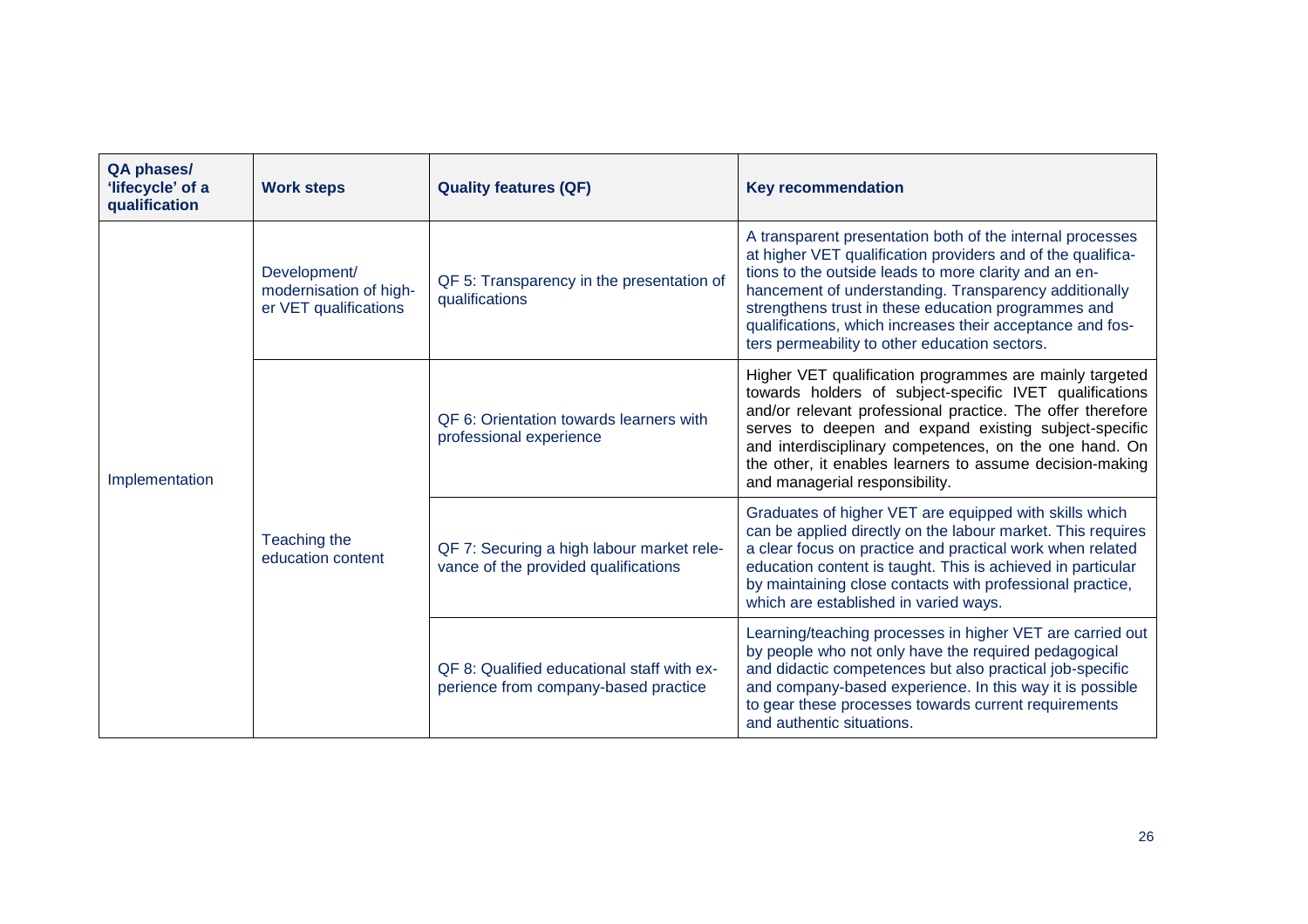| QA phases/<br>'lifecycle' of a<br>qualification | <b>Work steps</b>                            | <b>Quality features (QF)</b>                                                     | <b>Key recommendation</b>                                                                                                                                                                                                                                                                                                                                                                                                                                                                                                               |
|-------------------------------------------------|----------------------------------------------|----------------------------------------------------------------------------------|-----------------------------------------------------------------------------------------------------------------------------------------------------------------------------------------------------------------------------------------------------------------------------------------------------------------------------------------------------------------------------------------------------------------------------------------------------------------------------------------------------------------------------------------|
| Implementation                                  | Implementation of an<br>assessment procedure | QF 9: A structured and transparent pro-<br>cess for the assessment procedure     | The awarding of qualifications is based on a structured<br>and transparent assessment procedure. Standardised<br>processes, an open information policy and integration into<br>a business-oriented governance structure create clarity<br>and enhance trust in the attained qualification.                                                                                                                                                                                                                                              |
|                                                 |                                              | QF 10: A valid assessment procedure<br>with examiners from professional practice | The assessment procedure is to be organised in a way<br>that the learning outcomes connected with the qualification<br>can be proven in an objective and valid way. An essential<br>aspect here is the involvement of professional practitioners<br>from the companies who can contribute their specialist<br>competences and professional experiences in the course<br>of the procedure. It is also important to distinguish be-<br>tween teaching and examining tasks. Here the principle<br>applies: those who teach do not examine. |
| Evaluation                                      | Examination<br>of the offer                  | QF 11: A systematic process for the eval-<br>uation of the qualification offer   | To maintain and improve the quality of qualification offers it<br>is necessary to evaluate them at regular intervals and as<br>part of a systematic process. The basis for this evaluation<br>is formed by data and feedback from graduates, employ-<br>ers and all people involved in the planning and implemen-<br>tation of qualifications.                                                                                                                                                                                          |
| <b>Review</b>                                   | Deduction of<br>conclusions                  | QF 12: Identification of improvement<br>measures as a result of the evaluation   | The analysis of the information gathered in the course of<br>the evaluation allows conclusions to be drawn for improv-<br>ing the qualification offer. These conclusions are included<br>in the adjustment of the qualification offer and thus safe-<br>guard its quality.                                                                                                                                                                                                                                                              |